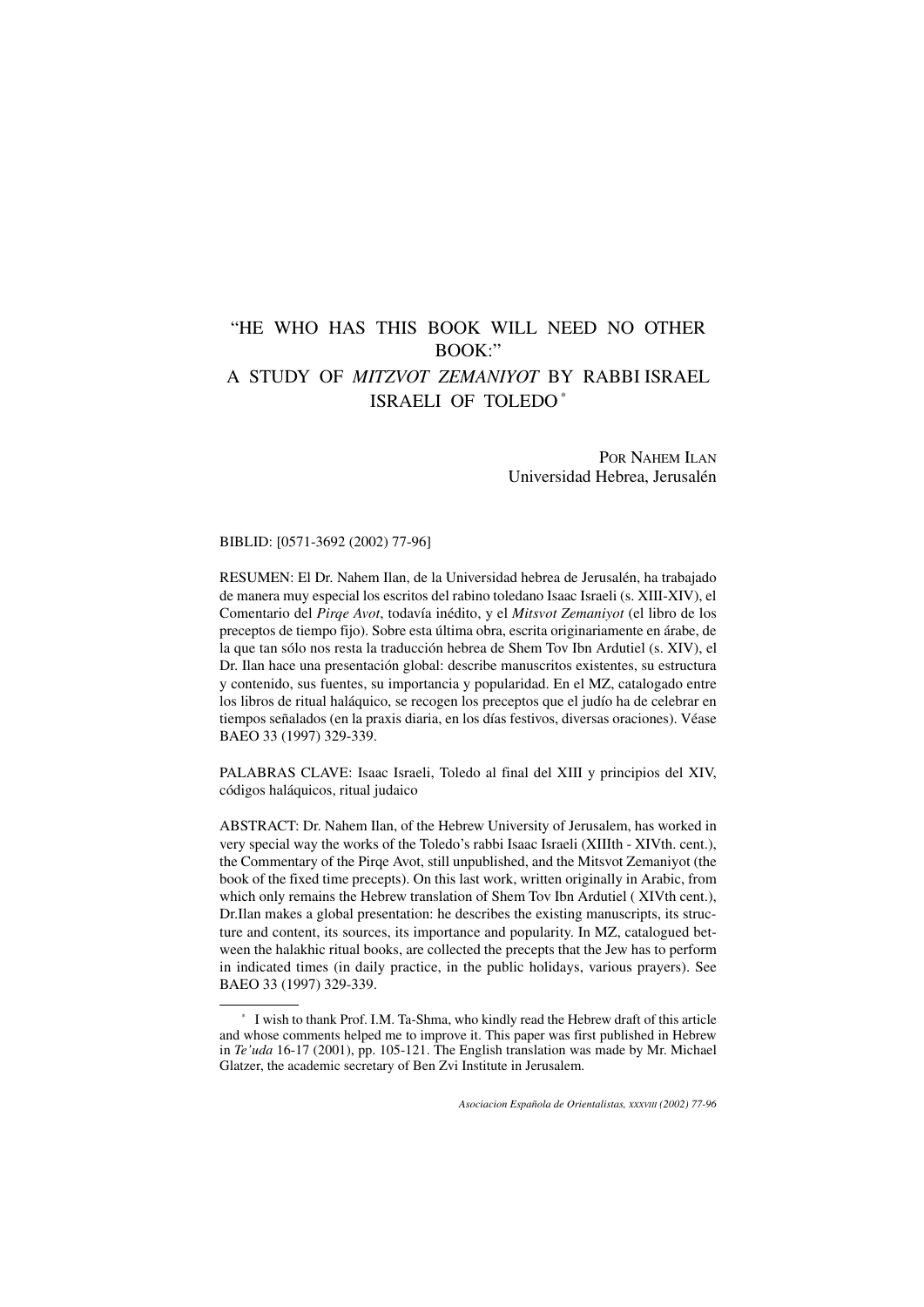KEY WORDS: Isaac Israeli; Toledo at the end the XIIIth and beginning of the XIVth cent., Judaic ritual.

#### **INTRODUCTION**

Rabbi Israel Israeli, a leading member of the Jewish community of Toledo at the turn of the  $13<sup>th</sup>$  and  $14<sup>th</sup>$  centuries, left two major works. The first is his commentary on *Pirqei Avot*, written in Judeo-Arabic and still unpublished. The second is a halakhic work originally written in Judeo-Arabic, but which is extant only in the Hebrew translation by the poet and translator Shem Tov Ibn Ardutiel (14th century) <sup>1</sup> . It is entitled *Mitzvot* Zemaniyot (herein: MZ). These are not popularly known, and consequently they have not been treated either from a literary point of view or with regard to their popularity in their day or their influence beyond the time of their composition. Recently I have discussed at length the author himself and his commentary on *Avot* <sup>2</sup> . In this article I wish to present a preliminary examination of his other major work – *Mitzvot Zemaniyot*.

MZ was published in the 1980s by Moshe Blau<sup>3</sup>, but his brief introduction does not provide a systematic analysis of the composition, nor does it place the work in its contemporary context. Most of Blau's efforts were devoted to the publication of the text itself, and here too his work was less than complete, as will be discussed below. To Blau's credit he cited R. Israel's halakhic sources systematically – biblical, Talmudic, gaonic and from the works of the early medieval scholars of Europe ("*Rishonim*"). He pointed out parallels to Maimonides' *Mishne Torah*, to the rulings of Rabbenu Asher and the *Tur*, compared citations with those in the work of R. Isaac al-Fasi, and pointed out parallels and textual variants to *Ozar ha-Geonim*, to the prayer books of R. 'Amram Gaon and R. Saadya Gaon, to *Mahzor Vitri* and additional medieval works.

Up to now MZ has been discussed only incidentally. Schlossberg and Habermann claimed that the Arabic original was written in rhymes or in

<sup>&</sup>lt;sup>1</sup> Regarding him see F.Díaz Esteban, "Jewish Literary Creation in Spanish," in H. Beinart (ed.), The *Sephardi Legacy*, Vol/ 1, Jerusalem 1992, p. 429; H. Shirmann, *Toledot ha-Shira ha-Ivrit bi-Sefarad ha-Nozrit uvi-Drom Zarfat* (edited by E. Flesicher), Jerusalem 1997, pp. 562-565. [His remarks in note 75 (p. 562) should be corrected, since the reference is to R. Israel and not to his brother Isaac; likewise in note 92 (p. 566)]; A.D. Deyermond, *The Middle Ages*, London 1971, pp. 120-121.

<sup>2</sup> See N. Ilan, "*Pursuing the Truth*" and "A Way for the Public" – *Studies in the Teaching of Rabbi Israel Israeli of Toledo*, Ph.D. Dissertation, Hebrew University of Jerusalem 1999 (Hebrew; infra: Ilan, Studies). On R. Israel – see pp. 48-57; for a description of the manuscripts of *Avot* – see pp. 58-74; the purpose and the intended audience for the commentary – pp.  $194-212$ .

<sup>3</sup> M. Blau, *Sefer ha-Shulhan ve-Sefer Mitzvot Zemaniyot*, New York 1984 (below: Blau).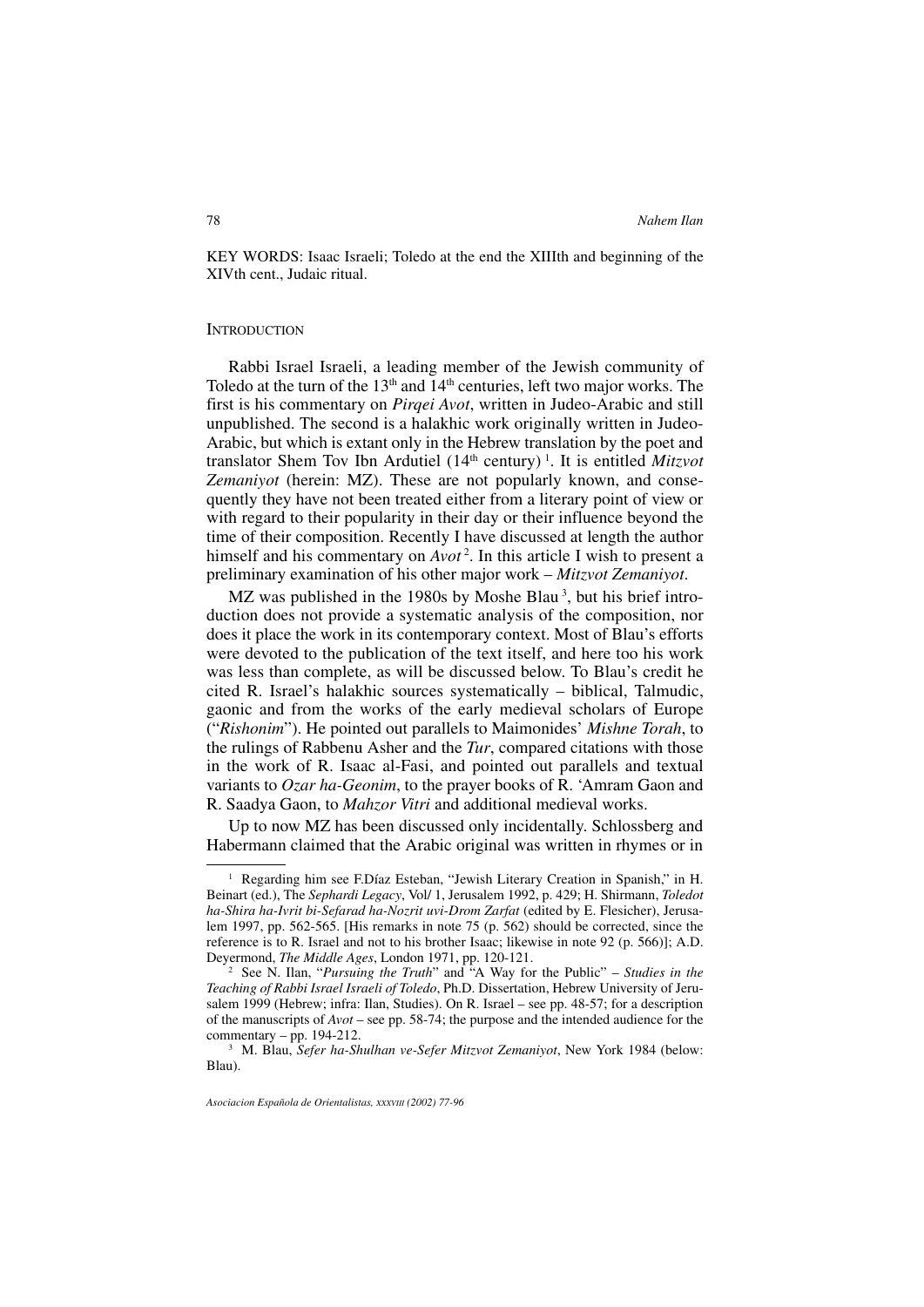the form of a poem, but there is no evidence for this claim in the Hebrew translation or in the translator's preface <sup>4</sup> .

From R. Israel's introduction it appears that the work was written in response to a request by a student, but he did not cite who the student was. Blau presumed that it was his son since at the beginning of the introduction he wrote: "May God prosper you, O sweet and moral son, child of pleasure, with the prosperity of those who uphold His teaching, and give you, O intelligent student<sup>5</sup>, enormous comprehension, the gifts of those who serve Him properly." Beyond this opening R. Israel provides no additional information regarding the explicit or implicit audience to which the book was addressed. One may assume that since it was written in Arabic it was originally intended for a reader or an educated public, such as existed in Toledo at the time, i.e. at the turn of the  $13<sup>th</sup>$  and  $14<sup>th</sup>$  centuries  $<sup>6</sup>$ . At</sup> any rate, I have grave doubts as to whether the language above refers to R. Israel's biological son. My doubts are increased by the lack of any further direct address to him in the rest of the work, except for one<sup>7</sup>. It seems to me that this is no more than a literary convention, or at most he used this language as an expression of fondness for a beloved student, for whom and at whose request he wrote MZ.

The purpose of the book is clarified in the continuation of the introduction, in his language:

> You asked me to write for you a book providing the prayers of the entire year, what is derived from them, and what depends on them of the commandments of the blessed God to which we are obliged, and the excellent introductory poems, with which the ancients of blessed memory arranged for us to worship our Master, all of which is called in our language the *Siddur* (prayer book). And you asked me to include <sup>8</sup> everything that the Reader is meant to repeat<sup>9</sup>, and everything that the individual should say on weekdays and Sabbaths, holidays, New Moons, fasts and festivals, with everything they should use from the appropriate *piyyutim* (liturgical poems). And you asked me to evaluate them with regards to obligations, commandments, regulations, time limits, manners and orders…

<sup>4</sup> See *EJ*, Vol. 14, col. 849, towards the end of the article; in the article on Israel Israeli (*EJ*, Vol. 9, cols. 1056-1066), Ta-Shma did not mention at all that R. Israeli also wrote

 $<sup>5</sup>$  In Blau's reading the words intelligent and student appear in reverse order.</sup>

<sup>6</sup> See Ilan, Studies, pp. 77-79, 194-195.

<sup>7</sup> At the beginning of the seventh section (see below, discussion of the structure and content), he wrote: "Know, my son, may the blessed God prosper you, that the greatest of all commandments and the strongest of all forms of worship are blessings…".

<sup>&</sup>lt;sup>8</sup> In the version FL and N (regarding the manuscripts, see below): "that I should include."

<sup>9</sup> Blau reads: "to omit!"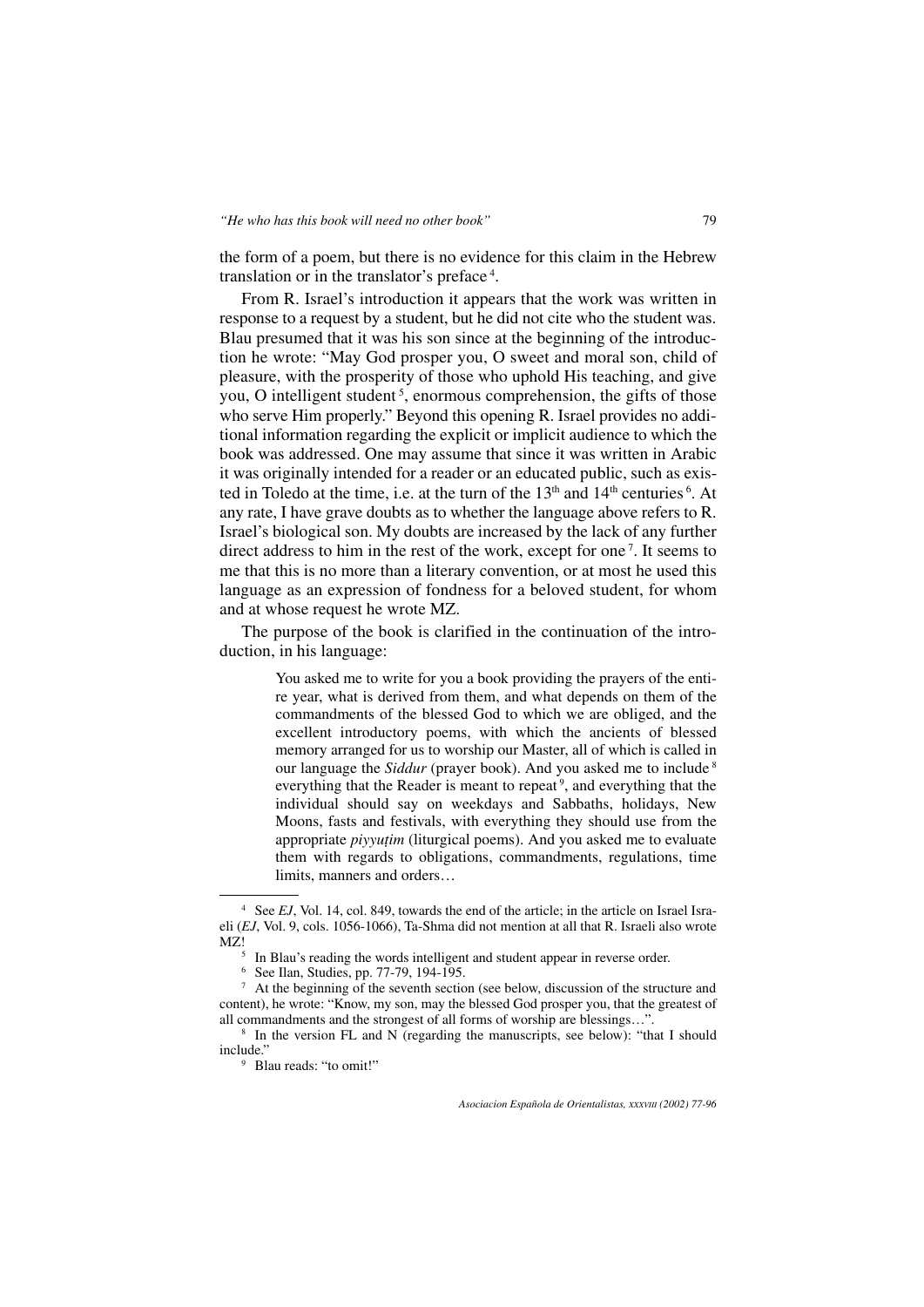From even a cursory look at the composition it is evident that it includes more than a detailed prayer book for the individual and the Reader. It contains laws that are unrelated to prayers or even to blessings. For example, "laws of the purity of vessels to be used on Passover; the law of leaven and the punishment should it be mixed with Passover [foods]; work permitted on the intermediate days of a festival; the description of the ram's horn, how it should be sounded and the regulations of hearing it; the obligations of fasting (on the Day of Atonement); building a tabernacle, i.e. its description and expansion; description of the four species and how to take them" etc. The broad scope of the composition and R. Israel's thorough work led the translator, Shem Tov Ibn Ardutiel, to praise the work, declaring in his preface:

> He who has this book will need no other book in order to know how to pray and recite blessings, and will cry before it "*avrekh*" [bend the knee] since he arranged everything in its place, without adding too much or emending or omitting anything essential.

Shem Tov Ibn Ardutiel pointed out three qualities of the book: its contents, order and sense of proportion. All three do indeed characterize a work that answers the various needs and provides a full answer 10. To the best of my knowledge the only scholars to deal with MZ up to now have been Ta-Shma and Blau 11, and recently del Valle 12. The following is Ta-Shma's description of MZ:

> A broad encyclopedia of a broad number of *halakhot* related to time: blessings, prayer, holiday and festival, fasts et al., and resembles in both structure and content *Sefer Ohel Mo'ed* by Rabbi Meshullam ben Rabbi Samuel Yarudni, his elder contemporary <sup>13</sup>. Rabbi Israel's book demons-

<sup>13</sup> Ta-Shma's characterization is slightly exaggerated. The two books are similar, but *Ohel Mo'ed* also includes laws of prohibited and permitted actions; See M. Elon, *Ha-Mishpat ha-'Ivri*, Vol. 3, Jerusalem 1973, pp. 1082-1083, and note 286. See also Y.S. Spiegel, "*Sha'ar Reshit Hokhma* [*ha-arokh*] *ve-sha'ar ha-Refua* [*ha-arokh*] *le-Rabbi Shmuel b. R. Meshullam*," in M. Benayahu (ed.), *Sefer ha-Zikkaron la-Rav Izhak Nissim*, Series III, Jerusalem 1985, pp. 199-307. According to Spiegel (p. 303), work on the book was completed between 1310 and 1340, and if so Rabbi Samuel was indeed R. Israel's "older contemporary." See also, Y.S. Spiegel, "*Haqdamat ha-Hibbur ve-Seder leil Pessah le-R. Shmuel ben R. Meshullam Yarudni ba'al Ohel Mo'ed*," *Moriah* 21, nos. 10-12 (1998), pp. 6-15, and esp. Rabbi Samuel's introduction, pp. 8-9.

<sup>10</sup> See Ta-Shma, below, note 14.

<sup>11</sup> Blau, pp. 7-9.

<sup>12</sup> C. del Valle, "El libro de los preceptos de tiempo fijo (*Sefer Ha-Mi¿wot Ha-Zemaniyyot*) de R. Israel Israeli (sigol XIV)," *Boletin de la asociacion española de orientalistas* 33 (1997), pp. 329-339; see esp. pp. 333-337. I wish to thank Mr. B. Richler, who pointed out this article to me. This article makes a new contribution to the subject, but the treatment is still partial and lacking, even with regards to the number of manuscripts of MZ. It is mainly a general description of the social context of R. Israel's activity and a general description of MZ.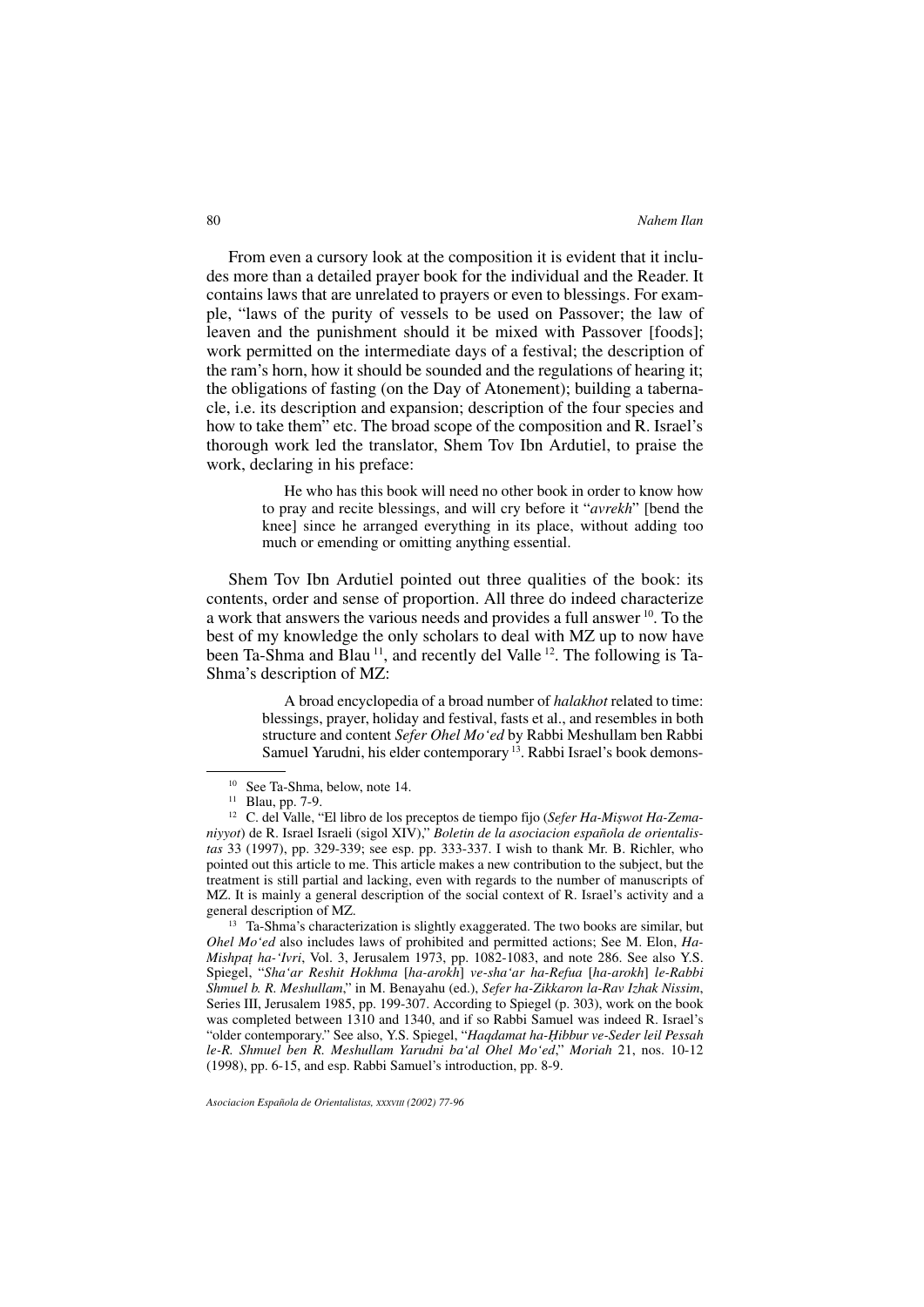trates his broad and accurate knowledge in every area of *halakha*, its details and requirements…14.

Ta-Shma's few words say more than Blau's introduction to MZ. Shweika characterized it in very general language as "a legal work in the laws of *Orah Hayyim* ('way of life')" 15. They are accurate, but do not present the unique features of the work.

This article has two purposes:

- 1. To provide a short description of the manuscripts of MZ, a desideratum for any future study of the work.
- 2. To characterize the work in general. I hope that this part will explain, at least partially, the popularity of the work, particularly in Spain in the fourteenth and fifteenth centuries, as demonstrated by the many copies of the composition.

DESCRIPTION OF THE MANUSCRIPTS OF MZ

Blau stated at the end of his introduction that he based his edition on two manuscripts 16. In the Institute for Microfilmed Hebrew Manuscripts at the Jewish National and University Library in Jerusalem (herein: IMHM) *six* manuscripts of MZ are listed, and the following is their description 17:

1. Firenze-Lorenziana Or. 451/3 (herein: FL). 131 folios. Late Sefardi semi-cursive script 18. The fact that it was written by a professional scribe is apparent. It was written in either the fourteenth or fifteenth century. The last folio is missing, and it was bound as fol. 119. There is an addition in the right margin on fol. 12b. Between 17b and 18a two folios are missing. On fol. 99b notes were added in the right margin and there are corrections in the margins of additional pages. Every page has 17 lines. It opens with an introduction by Shem Tov Ibn Ardutiel. IMHM no. 17991. This may be the oldest of the manuscripts.

<sup>14</sup> I.M. Ta-Shma, "Philosophical Considerations in Halakhic Decision-Making*,*" *Sefunot* 18, Jerusalem 1985, pp. 104-105.

<sup>&</sup>lt;sup>15</sup> A. Shweika, "The Polemic over the Toledo Ordinance with Regards to a Husband's Inheriting from His Wife," *Tarbiz* 68, 1 (1999), p. 99.

<sup>16</sup> Blau, p. 10.

<sup>&</sup>lt;sup>17</sup> Langermann was not entirely accurate citing only four manuscripts; see Y.T. Langermann, "*Ma'asse ha-Raqi'a:* R. Hayyim Israeli, R. Izhak Israeli and Maimonides*,*" *Jerusalem Studies in Jewish Thought* VII (1988) [= Shelomo Pines Jubilee Volume, I], p. 469 note 36.

<sup>18</sup> See M. Beit-Arié, "The Hebrew Book in the Middle Ages," *Zemanim* 8 (1982), p. 30.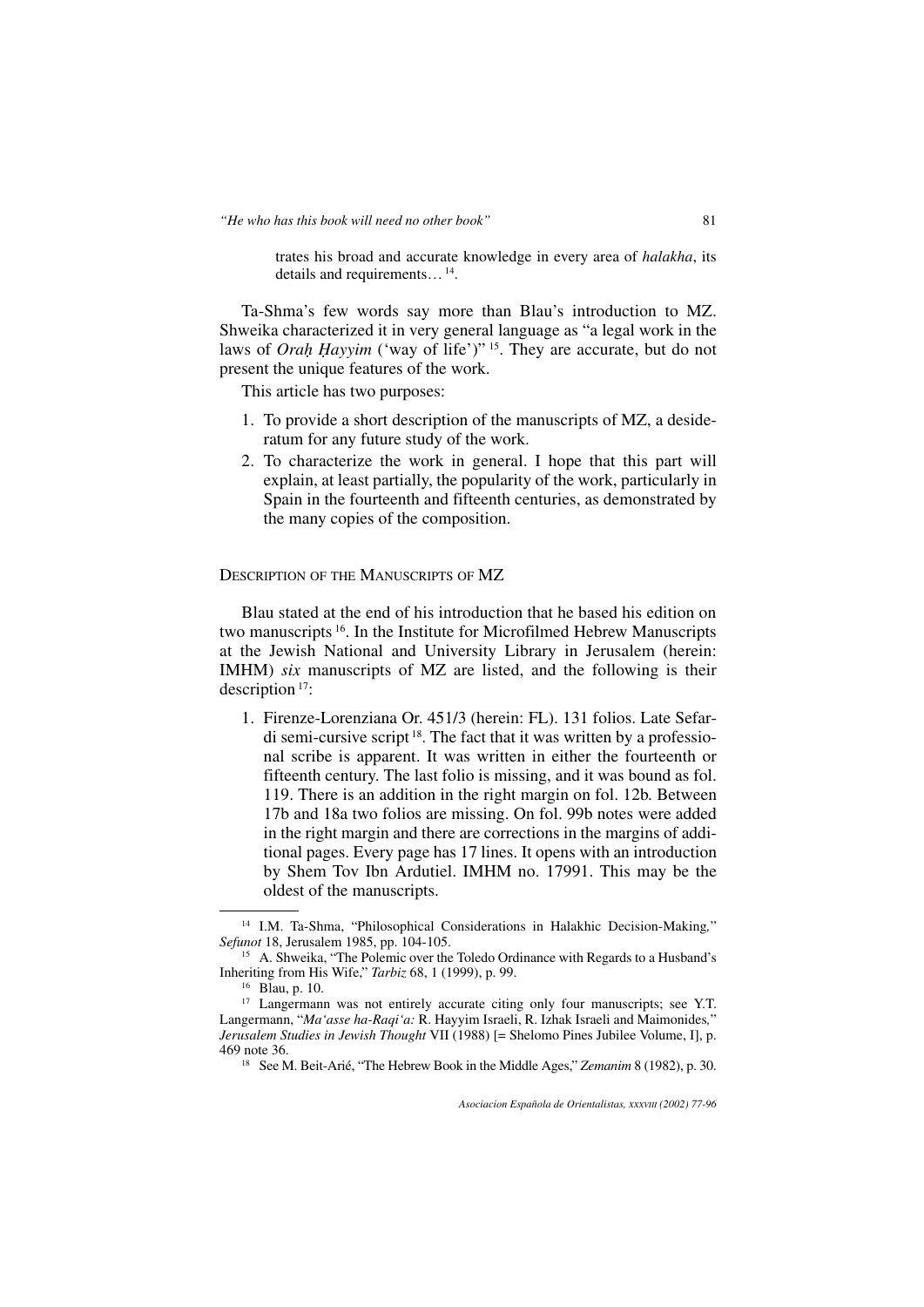- 2. Oxford-Bodleian 904/1 (Bodl. Or. 603; herein: A). Fols. 1a-87b. On fol. 88a in a different hand a Hebrew version of a story found in Arabic in R. Israel's commentary on Avot! <sup>19</sup> Rabbinical Sefardi script. After MZ a work named *Shulhan* ("Table") was copied in the manuscript, ending with a colophon: "This book was completed, giving words of wisdom, entitled *Shulhan* [emphasis in the original], in the year 5241 A.M. [= 1481]." It was probably copied in Spain. 24 lines to the page. Occasional marginal notes (e.g. 77a, lines 1, 18). IMHM no. 21863. Blau used this manuscript.
- 3. Oxford-Bodleian 1081 (Reggio 63; herein: A<sup>1</sup>). *Mahzor* according to the custom of Spain (Aragon)<sup>20</sup>. Fols. 1a-338a. Most of Shem Tov Ibn Ardutiel's introduction is lacking;  $1a<sup>21</sup>$  opens with the words "and this is how I translated this," which belongs close to the end of the introduction. Fifteenth century. MZ was copied in the margins of the *mahzor*, three lines above and four lines beneath the text. This format is familiar from at least two other *mahzor*s from Spain 22. MZ is harder to read than the text of the *mahzor*. Instead of the abbreviations found in most of the other manuscripts this manuscript writes the words out in full. Blau used this manuscript, but he cited it inaccurately 23. IMHM no. 17688.

 $21$  Five folios numbered in Roman numerals precede the text. On the first page in a different hand from the body of the manuscript it says "including a *mahzor* in the custom of Calabria," and beneath it "*Mitzvot Zemaniyot* by R. Israel, brother of the author of *Yesod 'Olam*." See previous note.

 $22$  The two manuscripts are: (1) Prayer book for the Entire Year following the Spanish Rite, London Or. 11594. IMHM no. 8351. It was presumably written in the fifteenth century. In its margins the legal work *Qizur Zekher Zaddiq* was copied. The way in which it is arranged on the page differs from that of *Mahzor Aragon*, but that does not matter from the point of view of the literary phenomenon discussed here. (2) Ms. Moscow-Ginzburg 821. IMHM no. 43068. It dates presumably from the fourteenth or fifteenth century. Most of the pages are in three columns, the right column containing the text of the prayer book. The two left columns contain commentaries on the prayers. Sometimes the commentary fills two-and-ahalf columns. On some pages the external margin has a fourth column with notes. I wish to thank the director of IMHM, Mr. B. Richler, who kindly pointed out this manuscript to me.

 $23$  In the margins of p. 10 he noted that he relied on "the manuscript in the Seminary in New York, no. 1090, 1091," but in fact the manuscripts that carry those numbers are unrelated to this topic. It is likely that he relied on  $A<sup>1</sup>$ , but erred in citing its number, and we have already cited other errors with regards to this manuscript. See references in the computerized catalogue of IMHM (note 20 above).

<sup>&</sup>lt;sup>19</sup> See Ilan, Studies, p. 392 (original text), 403 (Hebrew translation), in a discussion of "Rabbi Levitas said: Be very, very humble' (*Avot* 4,4). The Hebrew version concludes with the words "From this they learned how great is the power of humility and self-abasement etc.," which is of course the context of the passage in *Avot*.

<sup>&</sup>lt;sup>20</sup> The card catalogue of IMHM states erroneously (evidently following Neubauer, *Catalogue of the Hebrew Manuscripts in the Bodleian Library, Oxford 1886, cols. 274-*275) that it is a *mahzor* in the Greek custom. The computerized catalogue has been correc-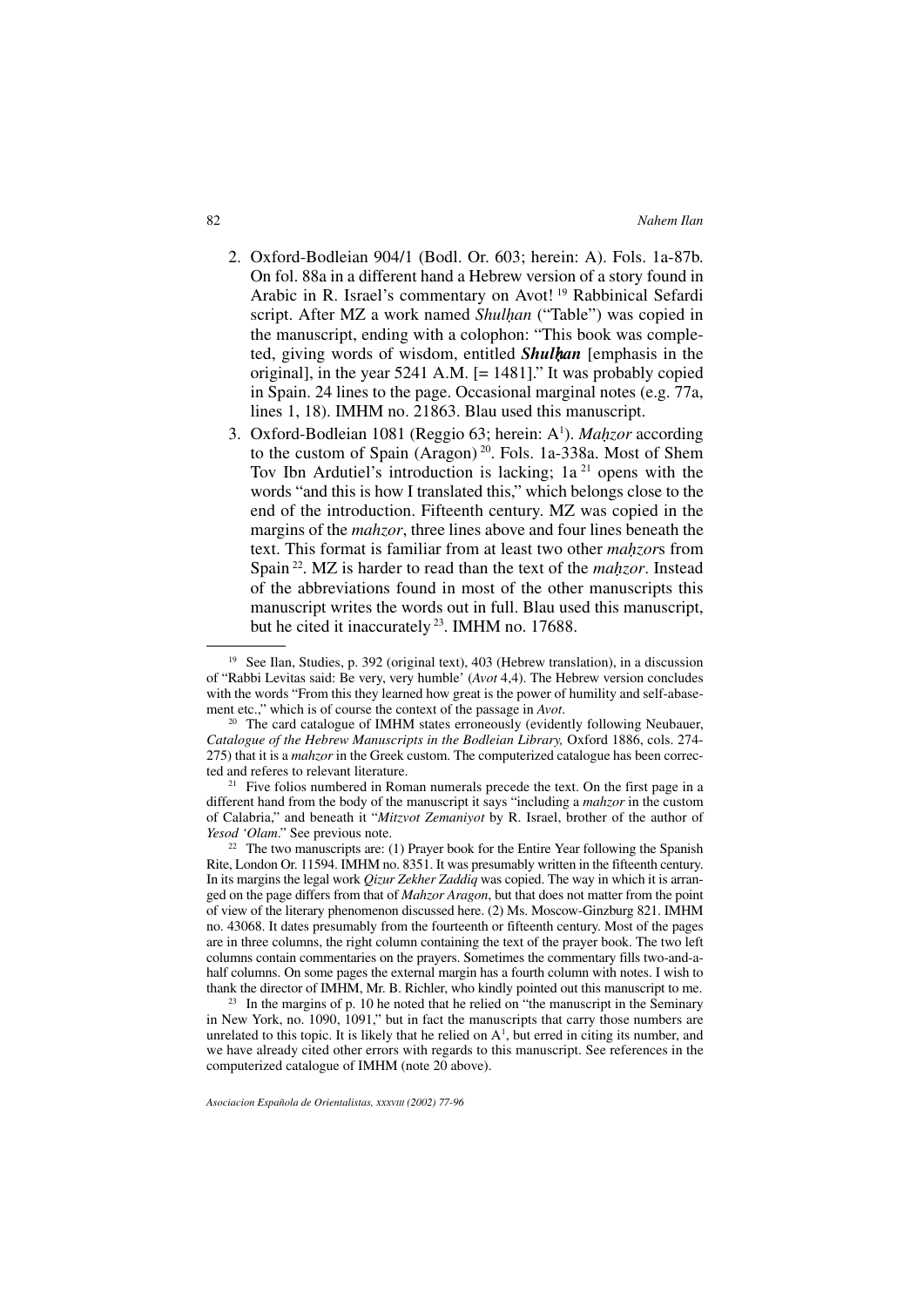- 4. Paris héb. 831/9 (herein: P). Fols. 330a-417b. 25-27 lines per page. The script changes from fol. 350 on. The colophon at the end of the manuscript states that it was copied in Burgos in 1489. Sometimes corrections were marked in the margins (e.g. 332a, l. 8; 340a, l. 14; 346b, l. 9; 353a, l. 3; 367b, l. 2; 378b, l. 15). The manuscript also includes late additions, among them quotes from other legal works, foremost among them *Arba'a Turim* by R. Jacob ben Asher (333a-335a, 402b-403a, 413a). The "page markers" are decorated with ornamentation in a number of forms. IMHM no. 30737.
- 5. New York, JTS Ms. 3604 (herein: N). Fols. 1a-101a. It dates from the fifteenth century  $24$ . 24 lines on every page. Occasionally the page markers are decorated. Fols. 87a-88a are designed in the shape of two triangles touching each other at their vertices. Fol. 88b is written in this way only in the upper part of the page, i.e. in the shape of a triangle with its base above and its vertex at the bottom. The following page was copied normally. A very few corrections were inscribed in the margins (7a, 16a, 18a, 25a, 25b, 28a, 29a, 32b, 35a, 37b, 39b, 47a, 55a, 76a). IMHM no. 43202. Enalau used this manuscript when he made his comparisons of El-Neqawa's language in *Menorat ha-Maor* to that of R. Israel 25.
- 6. Montefiore 259,1 (herein: M). Fols. 1a-6a. The introduction by the translator (Shem Tov Ibn Ardutiel) is lacking. It dates from the nineteenth century 26. 27 lines per page. Fol. 6a is written in a different hand. IMHM no. 5224.

<sup>24</sup> Immediately after MZ the work *Maskiot Kesef* was copied, followed by the statement: "On Wednesday, 5 Adar I in the year *amen and amen*, 263 I bought this book from Rabbi Rabbenu the Karaite (?), may God preserve and sustain him for twenty and testifying to that is David son of the honorable Rabbi Shemarya Noah, of blessed memory, of the sons of ???"? and ???"? (I cannot decipher these two abbreviations). The numerological equivalent of *Amen and Amen* is 188. That would make the date of purchase 1428. If this reading is accurate, I do not know what the meaning of combination ??"? (263) is. If that is the date of purchase, it occurred only in 1503. That is how Adler understood the text, as he wrote in his catalogue, Cambridge 1921, p. 79, par. 1577.

<sup>&</sup>lt;sup>25</sup> See note 76 below.

<sup>26</sup> The title page says: "*Seder Mitzvot Zemaniyot* by the comprehensive scholar R. Israel of blessed memory copied from a Sefardi Mahzor written on ancient parchment found sealed in the library, Hand-written by our teacher Rabbi Abraham Regio, may he live a long life, head of the rabbinical court and teacher of righteousness and head of the yeshiva in the holy community of Gorocia and copied at the request of the great Rabbi Mordecai Samuel Gerundi, may he live a long life, teacher of righteousness and head of the academy of the holy community of Padua." R. Abraham Regio lived in Italy in the eighteenth and nineteenth centuries; regarding him see *EJ*, Vol. 14, p. 37. R. Mordecai Samuel Gerundi is also known. He lived in Italy in the nineteenth century. Regarding him see Elon, *Ha-Mishpat ha-'Ivri* (note 13 above), p. 1301.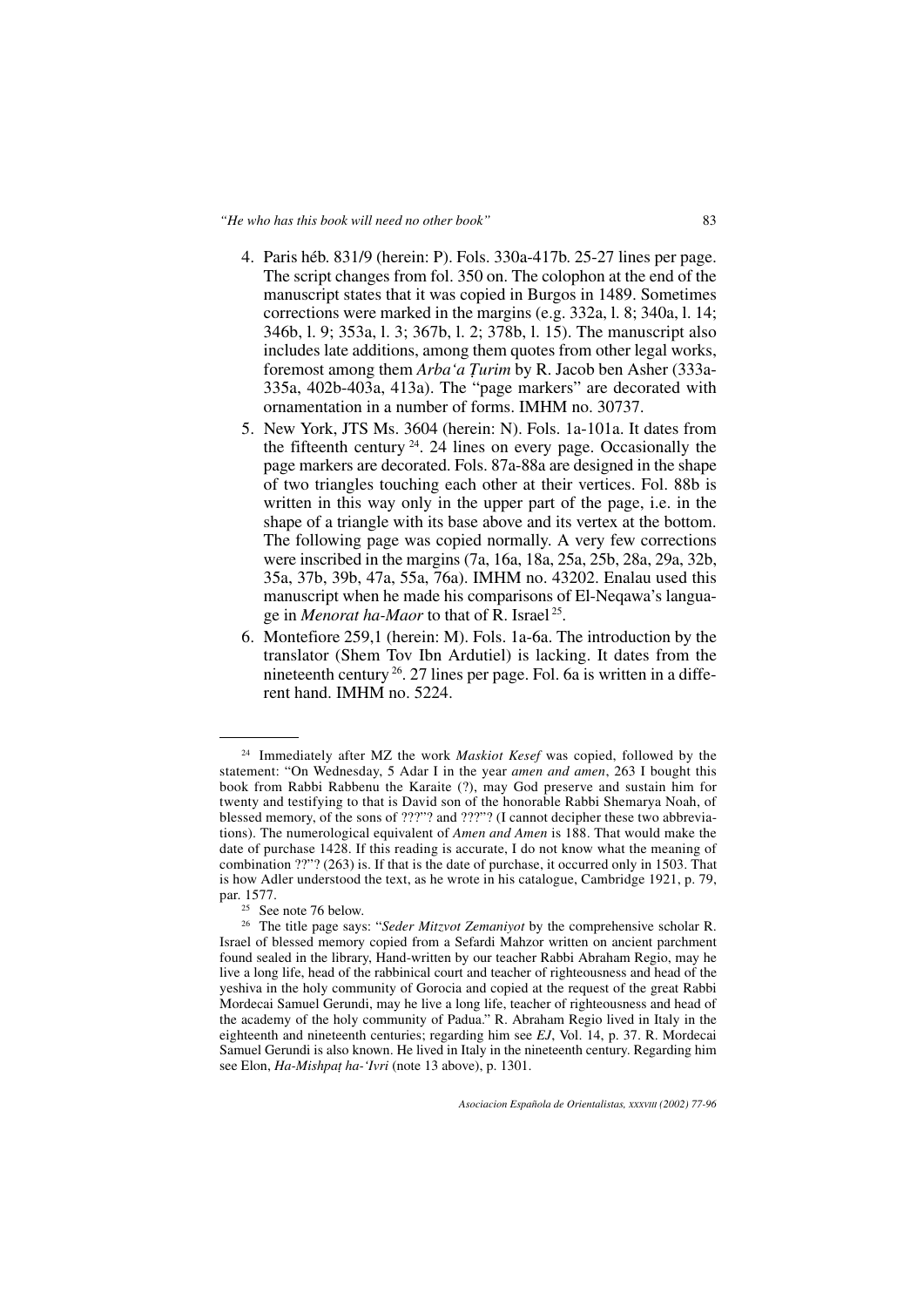The relatively large number of copies of MZ testifies to the fact that it was a respected work in Spain in the time just after its composition. The fact that it was written in the margins of a prayer book  $(ms. A<sup>1</sup>)$  enhances this impression. The textual variants in the manuscripts require a separate study in order to determine systematically the relation between them<sup>27</sup>.

#### THE STRUCTURE AND CONTENT OF MZ

The subjects discussed in MZ are the following (in the order in which they appear in the work): the laws of washing hands, one hundred blessings, the laws of recitation of the *Shema* and its blessings, the laws of prayer and its blessings, the laws of the Sabbath, the commandments of the New Moon and its obligations, the laws of Hanukkah, the laws of Purim, the laws of the Festival of Passover, the laws of the festival of Pentecost, the laws of the fast days, the laws of the New Year and its obligations, the laws of the Day of Atonement and its obligations, the laws of the festival of Tabernacles, the laws of blessings and how they apply. Many laws were divided into sections (*she'arim*), each one with its own title. Only the laws regarding washing hands are divided into chapters (*peraqim*).

At the beginning of some of the topics R. Israel prefaced a few sentences regarding the internal structure of his remarks and sometimes added a brief conclusion. Some examples:

- (1) After the title "The Commandments of Prayer and its Blessings," he wrote "We shall commence by recalling the general commandments of all prayers, and afterwards return to each commandment in detail"  $(p. 410)$ <sup>28</sup>. Subsequently: "And this is what I found to set down for you from the commandments and general obligations of all the prayers. And now I shall begin to devote individual sentences to the prayer of eighteen benedictions and their order, and say…" (p. 414); and finally: "And this is what I saw fit to write down for you of the laws of weekday prayers and their obligations and regulations. And may God bless you and give you the strength to perform what pleases him and guide you to carry out his will and serve him with your whole heart. Amen. The end, the end" (p. 418).
- (2) After the title "Laws of the Sabbath" he wrote "and its commandments which concern exclusively its sanctity and the great honor of its prayers. Since you did not ask me, may God help you, about <sup>29</sup>

 $27$  For an example of these variants, see my article referred to in note 32 below.

<sup>&</sup>lt;sup>28</sup> All the references to MZ refer to Blau's printed edition.

<sup>&</sup>lt;sup>29</sup> The translation uses the word *biglal* (because) here, which does not fit the context. I presume that the Arabic said *min sha'n*, which should be translated "about."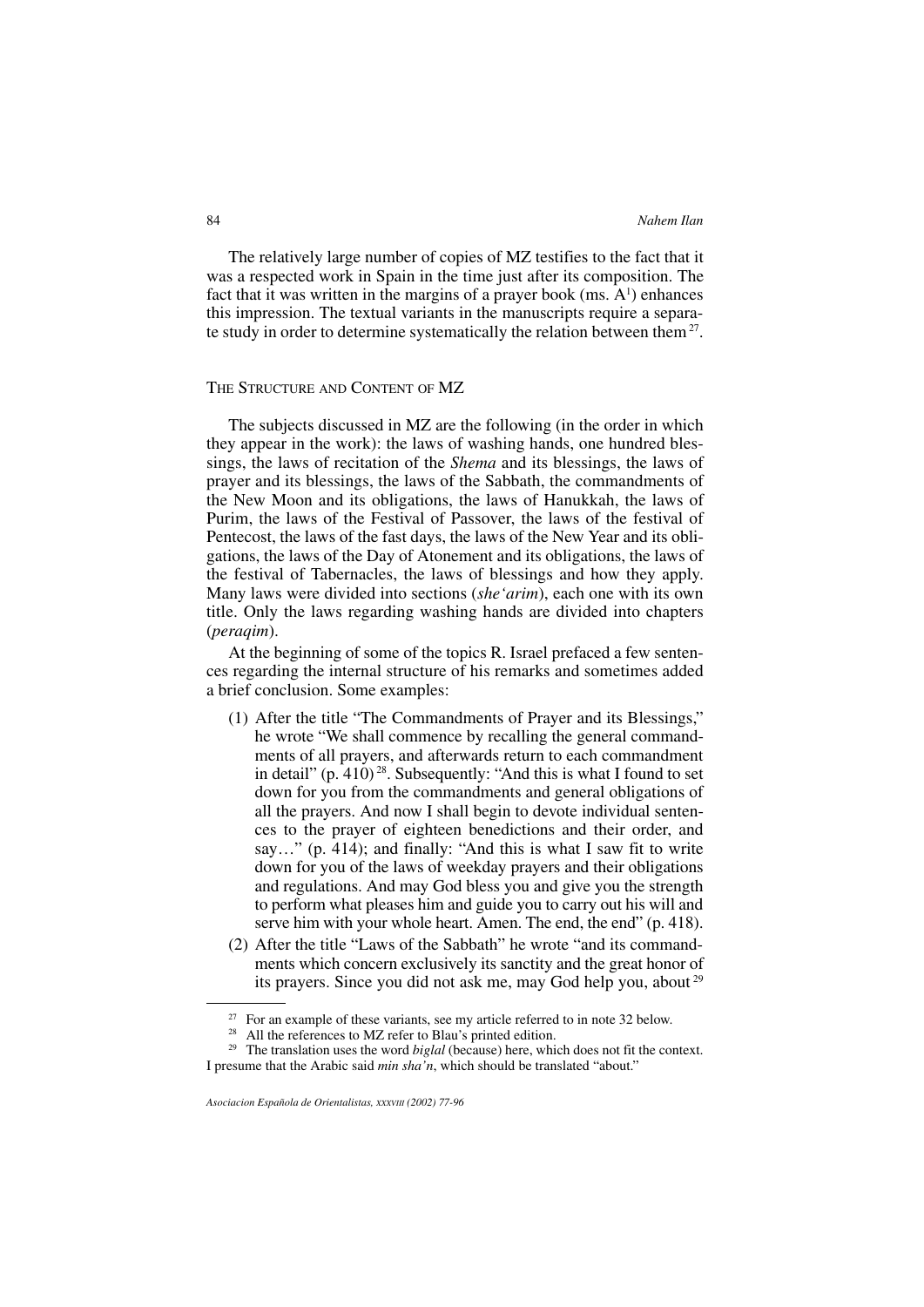work that is forbidden or permitted on it. Moreover that subject does not belong to this composition. And I shall begin with matters appropriate for the Sabbath eve, and I rely on God. And I say… (p. 418) At the end of the section he adds: "The commandments of the Sabbath have been completed" (p. 426).

- (3) "The laws of the Festival of Unleavened Bread and their obligations. I saw fit to organize the laws of the Festival of Unleavened Bread and their obligations in ten sections, divided as follows: section 1 – regarding the purification of the vessels to be used on Passover; section 2 – regarding searching for leaven on the night of 14 Nissan; section 3 – the requirements of the day of 14 Nissan and how to burn the leaven on that day; section  $4 -$  sanctification over wine and the Passover seder; section 5 – regarding leaven and the punishment if it should be mixed with Passover [foods]; section  $6$  – how the dough is kept from rising; section  $7$  – regarding the prayers and the scriptural readings; section 8 – regarding observing the holiday and refraining from work; section 9 – regarding work permitted on the intermediate days of the festival; section 10 – regarding the counting of '*Omer* and the prohibition of [eating from] the new crop. And now I shall commence, with God's help, the sections in detail…" (p. 233).
- (4) The chapter on the laws of blessings has a particularly lengthy preface, which includes a brief theoretical discussion of the value of blessings and their educational and ethical significance. After it he added: "And the blessings are divided into four categories: blessings of the prayers and blessings over the commandments, which have no specific time of the year for their recitation, but are permanent every day, such as the commandment of phylacteries and the commandment of the fringed garment, or incidental such as the blessing over circumcision and the blessing over marriage and the blessing over enjoying good things, and the blessing of praise and thanks. And I saw fit to divide them into ten sections…" (p. 504). And subsequently: "The tenth section – regarding commandments that have no assigned time during the year. And we have already dealt in previous chapters in this book with the blessings that are required by other commandments that are time-related throughout the year. And now we shall arrange the blessings pertinent to commandments that have no appointed time during the year. And even though that is beyond the intent since everything that we have presented in these few chapters is the blessings of time-related commandments, I saw fit to add in this section the blessings of non time-related commandments, in order to include all the blessings. And we shall commence with the blessing over circumcision, which is the first commandment that obliges every male of Israel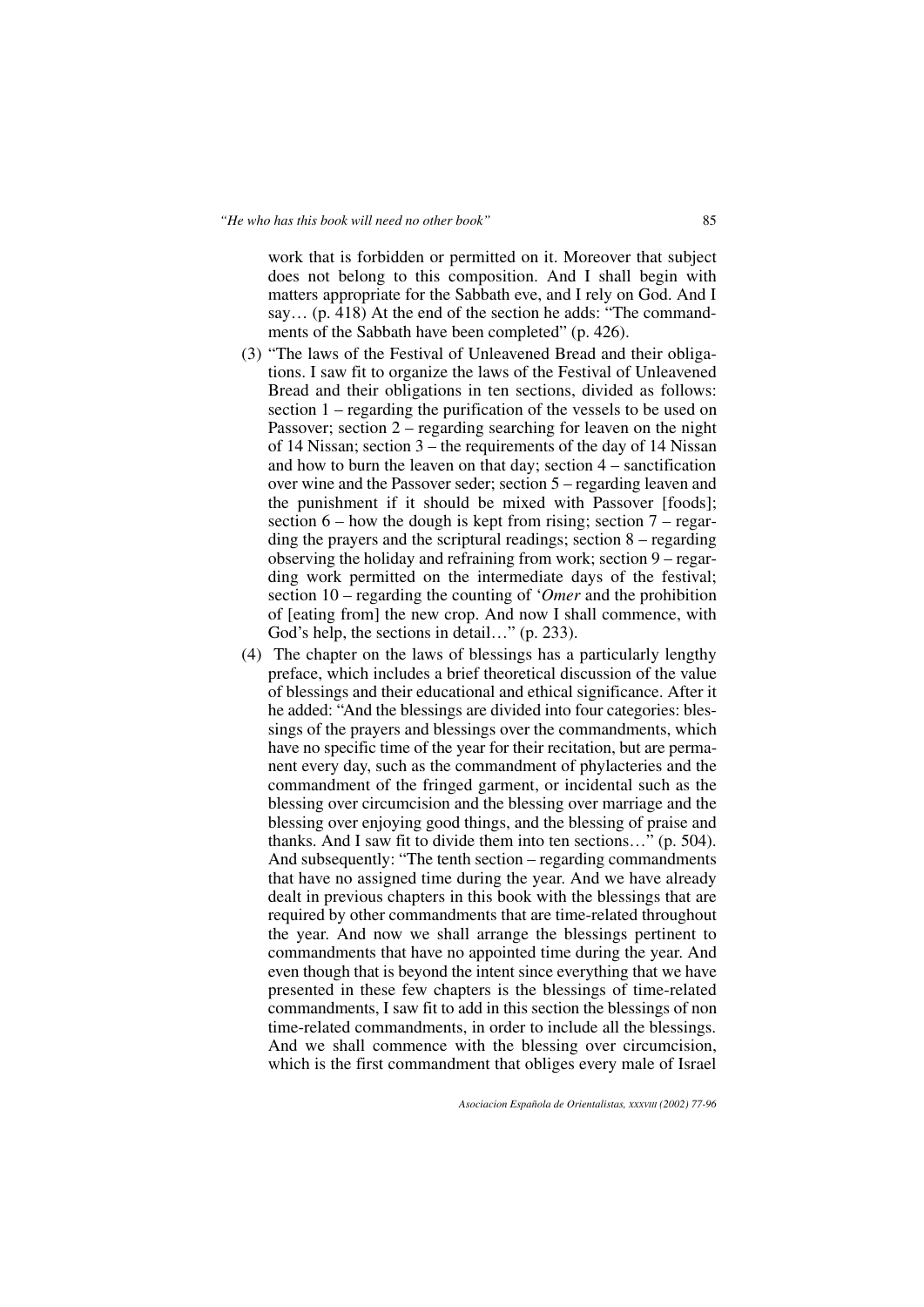as soon as he comes into this world…" (p. 525). The laws of blessings conclude with the following words: "And thus are completed the order of blessings suitable to be recited over commandments that have no appointed time during the year. And may the blessed God teach us and guide us in the right path to fulfill his commandments and help us to do his will with a whole heart for his mercy and grace, Amen. Blessed is the Lord forever Amen and Amen" (p. 530).

R. Israel explained in his preface why he opened the composition with the laws of prayer and why he preceded them with the laws of hand washing:

> … to testify to his greatness, and to announce his power, to praise him and glorify him, to beseech him and bow down before him in a request for his needs, to glorify him and exalt him for his grace and goodness, therefore it is fitting that the obligation is greater in the intention to believe that should precede the action. And the first of all the obligations one should think of is the obligation to worship and [fulfill] the commandments of prayer.

> … and in order for the preparation of the believer for prayer to be the purity of his body inside and out… therefore it is fitting that we preface the commandments of prayer with the laws of washing the hands 30.

These remarks about the quality of prayer as a special and essential fulfillment of the faith of the believer are only the essence of a position which R. Israel discussed at length at the beginning of the chapter on the laws of prayer. Beyond this he did not reveal his considerations with regards to the internal organization of the composition.

The work may be divided into three main sections:

- (1) Daily matters hand washing, one hundred blessings, the recitation of the *Shema* and prayer;
- (2) Holidays and festivals Sabbath and New Moon, Hanukkah and Purim<sup>31</sup>, Passover, Pentecost, fasts, the Days of Awe and Tabernacles;
- (3) Various blessings, most of them related to daily life.

<sup>30</sup> Blau, p. 402.

<sup>&</sup>lt;sup>31</sup> R. Israel did not explain why he placed Hanukkah and Purim before the festivals prescribed in the Torah, nor why he began the yearly cycle with Hanukkah rather than Passover or the New Year. I have no explanation for this. Maybe these two fit into the context of daily matters, which R. Israel completed before going over to festivals that need more detailed descriptions – and these start with Passover and conclude with Simhat Torah.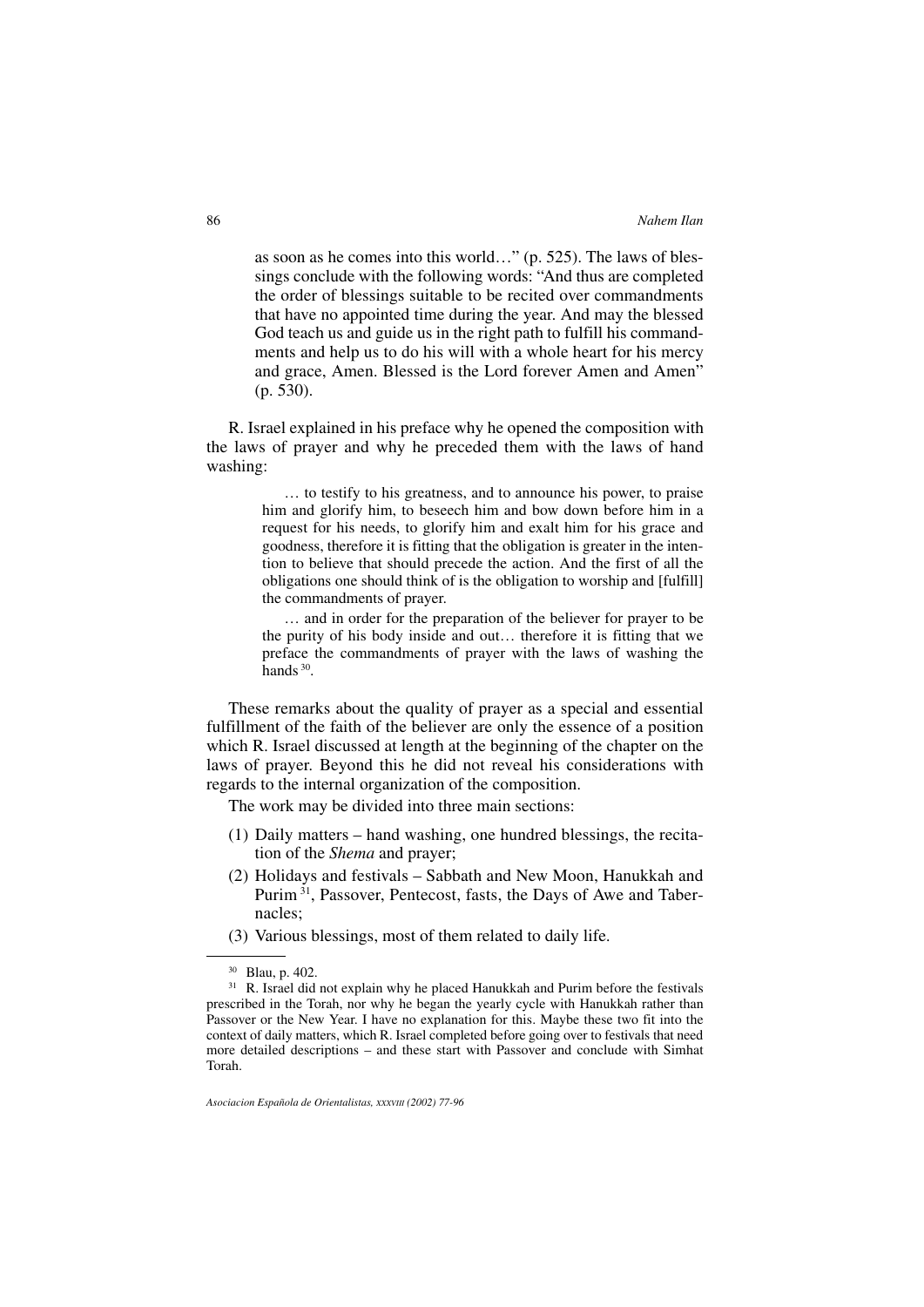Even a cursory examination reveals that MZ differs in structure, contents and technique from parallel works: Maimonides' *Mishneh Torah*, with which he was definitely familiar 32; *Ha-Maspiq le-'Ovdei Hashem* by R. Abraham Maimuni 33; *Arba'ah Turim* by R. Jacob ben Asher, written at the same time and place as MZ, presumably shortly after it.

MZ is similar in structure and content to the prayer books that preceded it and with which R. Israel was undoubtedly familiar. First and foremost the prayer book of R. Saadya Gaon. It also contained many laws in addition to the text of the prayers, as did the prayer book attributed to R. 'Amram Gaon. As will be demonstrated below R. Israel was acquainted with these prayer books<sup>34</sup>. R. Israel appears to have been influenced also by *Mahzor Vitri*, which also follows the same pattern<sup>35</sup>. There are, in fact, important differences between them, but from a phenomenological point of view all four works reflect the same approach. The two obvious differences between MZ and the prayer books of R. Saadya Gaon and R. 'Amram Gaon as well as Mahzor Vitri are that unlike these three, R. Israel did not quote the text of the prayer book as an integral part of his book and that he expanded the limits of his discourse beyond the confines of the synagogue and prayer.

MZ in its Hebrew version uses only a few Arabic terms, all of them related to *realia* 36. References to the time and place of the writer are very sparse 37.

<sup>32</sup> See Y.D. Galinsky's brief discussion in The *Arba'ah Turim* in the Halakhic Literature of Spain in the fourteenth century – Historical, Literary and Halakhic Aspects, Ph.D. dissertation, Bar-Ilan University, Ramat Gan 1999 (below: Galinsky), pp. 96-97.

<sup>&</sup>lt;sup>33</sup> Although only about one tenth of this massive work has survived, even a look at the table of contents reveals the differences between the two compositions; see *Ha-Maspiq le-'Ovdei Hashem*, ed. N. Dana, Ramat Gan 1989, p. 59. I am not discussing here the complex question of whether R. Israel was familiar with the work by R. Abraham Maimuni. At this point it is only an unproven hypothesis. See my article, "Between Halakhic Codification and Ethical Commentary: Rabbi Israel Israeli of Toledo on Intention in Prayer, in H. Ben-Shammai & B. Hari (eds.), *Proceedings of the Ninth Conference of the Society for Judaeo-Arabic Studies* (forthcoming).

<sup>&</sup>lt;sup>34</sup> See below notes 41, 42.

<sup>35</sup> Regarding the impact of *Mahzor Vitri* on R. Israel's commentary on *Avot* see Ilan, Studies, pp. 153-158 (in the discussion of Rashi and Rabbenu Samuel), and 191.

<sup>&</sup>lt;sup>36</sup> Blau, pp. 497, 498-499, 513, 514, 516, 517, 520. For a detailed enumeration of the Arabic terms cf. the Hebrew version of this article in *Te* '*udah* 16-17 Aviv 2001, pp. 105-121.

<sup>&</sup>lt;sup>37</sup> Ibid. p. 439: "And when we want to calculate the measure of an olive [with regards] to eating unleavened bread at the Passover seder], i.e. it refers to the Agori olive, a kind of olive from Eretz Israel, which is like the largest olive in our land;" p. 442: "Babylonian *kotah* and Median beer and Edomite vinegar and Egyptian *zitum*, which are kinds of condiments not found in our times, nor do we know how they were made."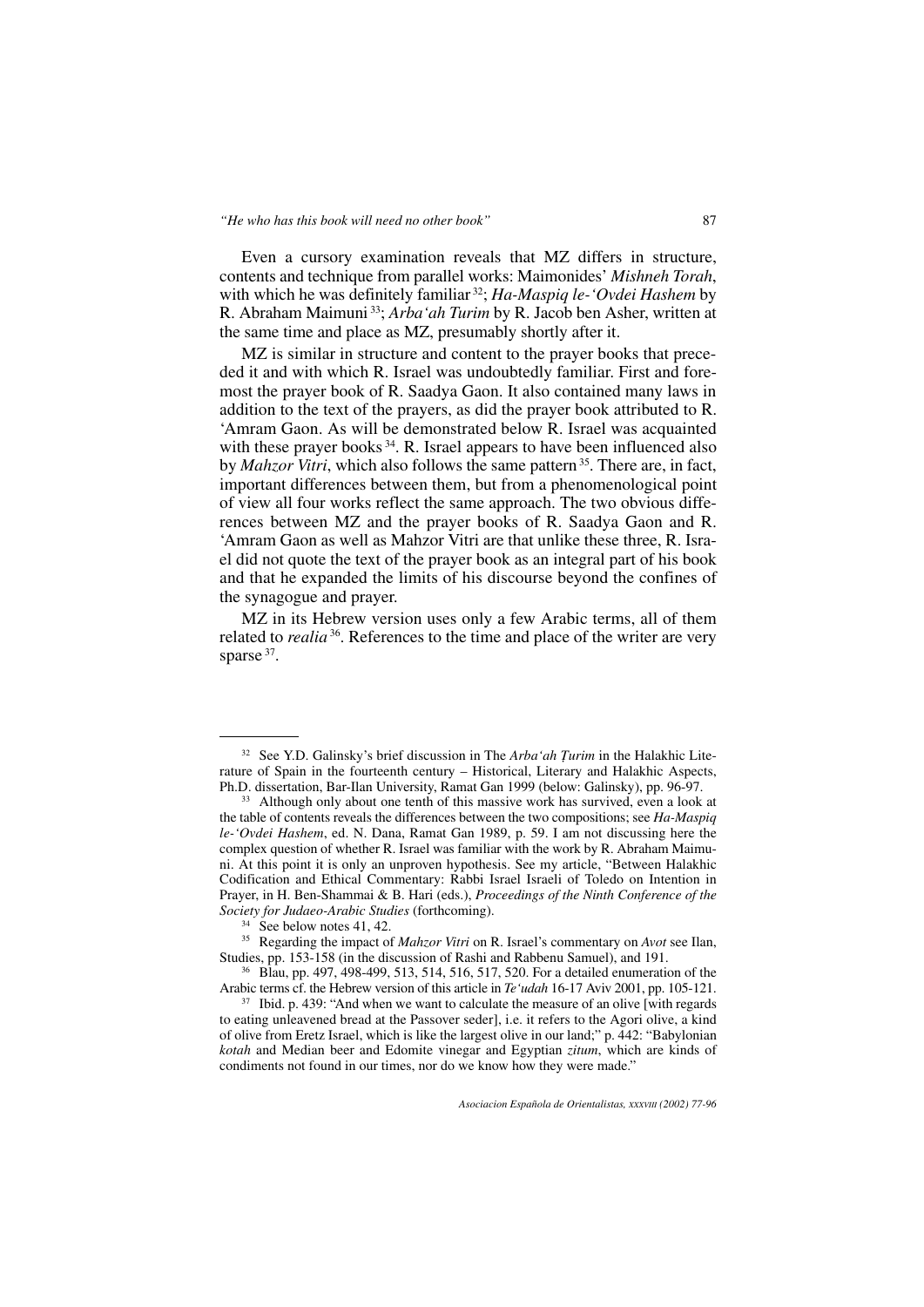## THE MAIN SOURCES OF MZ

Unlike Maimonides, who systematically refrained from citing his sources, R. Israel did cite his although not in every case. A survey of the sources that he cited by name demonstrates the R. Israel was knowledgeable in all facets halakhic literature up to his own day. The abundance of sources he cited in his commentary on *Avot* also makes this impression, but it is stronger here because of the nature of the work 38. Citing sources by name is not surprising since R. Israel used a different technique from that of Maimonides in *Mishneh Torah* even though he knew that work well and made use of it. R. Israel not only gave legal rulings and decided between conflicting opinions, but also presented the various sides of an issue or at least mentioned that there were various opinions on a particular issue 39. In this respect his technique is very close to that of R. Jacob b. R. Asher in his *Arab'ah Turim*, with, however, one very important exception – MZ does not even cover all of the topics in one part (*Orah Hayyim*) of the four parts of R. Jacob's comprehensive book.

He learned the teachings of the Babylonian academies from *Halakhot Gedolot* 40, Rabbi 'Amram Gaon 41, Rabbi Saadya Gaon 42, Rabbi Samuel b. Hofni Gaon <sup>43</sup> and Rabbi Hai Gaon 44, sometimes citing "Geonim" in general 45. He also quoted the three most important legal authorities of North Africa until his time – Rabbenu Hannanel <sup>46</sup>, R. Isaac Alfasi <sup>47</sup> and Maimonides<sup>48</sup>.

- <sup>45</sup> Ibid., pp. 425 (see note 93 ad loc.), 441, 466, 469, 474, 482.
- <sup>46</sup> Ibid., pp. 513, 515.

<sup>38</sup> Regarding the sources of the commentary on *Avot* and how R. Israel used them, see Ilan, Studies, pp. 140-193 and esp. 149-160.

<sup>39</sup> Blau, p. 441: "And he should not dip the unleavened bread in *haroset*, in order not to eradicate its taste. And he should eat it reclining. And he should give each of those present. And that is the opinion of most of the Geonim and Rabbi Isaac Alfasi and Rabbi Moses [Maimonides]. And there are many other varied opinions about this, but there is no need to mention them since this is the right opinion in my estimation on which we should rely." At the end of his discussion of the Torah reading for Passover (p. 447), he wrote: "That is my opinion, but there is another opinion as well."

<sup>40</sup> Ibid., pp. 500-501, 507.

<sup>41</sup> Ibid., pp. 420, 431, 469.

<sup>42</sup> Ibid., p. 482.

<sup>43</sup> Ibid., p. 449.

<sup>44</sup> Ibid., pp. 404, 460, 469, 473, 501.

<sup>47</sup> Ibid., pp. 417, 427, 430, 441, 464, 472, 498.

 $48$  Ibid., pp. 441, 442, 444, 459, 460. In the passage on p. 459 in all the manuscripts the language given is "Rabbi Moses" except for Ms. P (fol. 372a, l. 6), in which the text says Ramban (Nahmanides); however the passage cited does not appear in the latter's work *Torat ha-Adam* (see Writings of Ramban, ed. H.D. Chavel, Jerusalem 1964, II, p. 245), to which Blau referred in note 9 *ad loc*. or in Maimonides, Laws of Fasts 5:6, to which Blau also referred.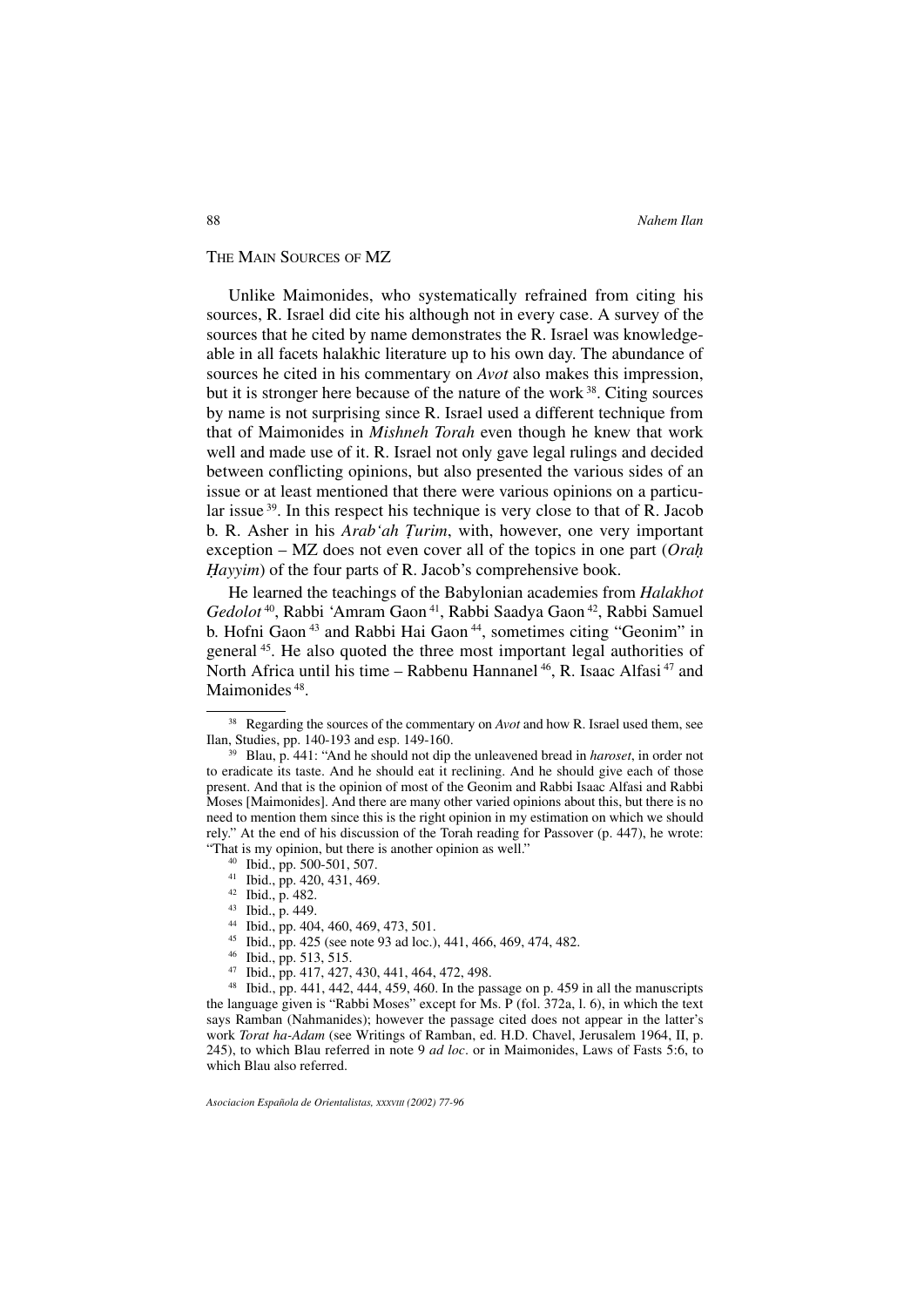He also knew well the works of the French scholars, quoting R. Meshullam b. R. Qalonymus<sup>49</sup>, Rashi<sup>50</sup>, R. Isaac the Tosafist<sup>51</sup>, R. Zerahia ha-Levi 52, the author of the '*Ittur* 53, R. Abraham b. David 54, Rabbi Jacob [b. Meir, i.e. Rabbenu Tam]<sup>55</sup>, R. Samson<sup>56</sup>, also referring to them as "the French rabbis" 57, or "the sages of France" 58. This fact should not surprise us since in the course of the thirteenth century mutual relations between the scholars of Spain and those of France and Provence became closer, and during the lifetime of R. Israel mutual influences were well known 59.

R. Israel also cited by name seven Spanish scholars: Samuel ha-Nagid 60, R. Isaac ibn Giat 61, R. Meir Halevi (Haramah) 62, Rabbenu Jonah 63, Ramban 64, "Abba Mari" 65, Rabbenu Jacob (i.e. R. Jacob b. R. Asher, author of the *Arba'ah Turim*) 66.

Twice he cited his source as R. Jacob<sup>67</sup> and twice as the "rule-makers"  $68$ .

 $52$  Ibid., p. 454, concluding his remarks with the words "and his view regarding this is correct in my opinion."

<sup>53</sup> Ibid., p. 468.

<sup>54</sup> Ibid., pp. 495, 498.

<sup>55</sup> Ibid., p. 438. The text itself says R. Jacob, but the passage in Tosafot (Pesahim 35b s.v. "*u-mei peirot*"), to which Blau refers in note 21 ad loc., says Rabbenu Tam.

<sup>56</sup> Ibid., p. 466.

<sup>57</sup> Ibid., p. 509.

<sup>58</sup> Ibid., 495.

<sup>59</sup> See Ilan, Studies, pp. 11-13, 27-30, 190-194; B. Septimus, *Hispano-Jewish Culture in Transition*, Cambridge, Mass. & London 1982.

- <sup>60</sup> Blau, p. 425, and note 88.
- <sup>61</sup> Ibid., pp. 444, 460, 473, 482.<br><sup>62</sup> Ibid., p. 468.

<sup>63</sup> Ibid., p. 445.

 $64$  Ibid.,  $461$ . Mss. P, A and A<sup>1</sup> read: HRMBM (ms. FL: HRM BMZL; ms. N: HRMBM, but there is a mark over the last two letters). As mentioned above Blau relied on this manuscript; perhaps the mark led him to correct the text to read Ramban. In note 28 ad loc. he refers to *Torat ha-Adam*, p. 256, and in fact the passage does appear at the bottom of p. 255, and does not appear in Maimonides' Laws of Fasts.

<sup>65</sup> The reference is probably to R. Israel's father. See below in the fourth example of customs. There the remarks are cited in the name of R. Meir Halevi, who was active in Toledo and died in 1244, and it is likely that Joseph, R. Israel's father, was one of his disciples.

<sup>66</sup> Blau, pp. 414, 466.

 $67$  See. Ibid., p. 438, note 21 and p. 466, note 22, from which it is clear that the reference is not to R. Jacob b. R. Asher, author of the *Tur*.

<sup>68</sup> See Ibid., p. 464, note 7 (perhaps the reference is to R. Isaac Ibn Giat), p. 512, note 92.

<sup>49</sup> Ibid., p. 468.

<sup>50</sup> Ibid., p. 513.

<sup>51</sup> Ibid., p. 468.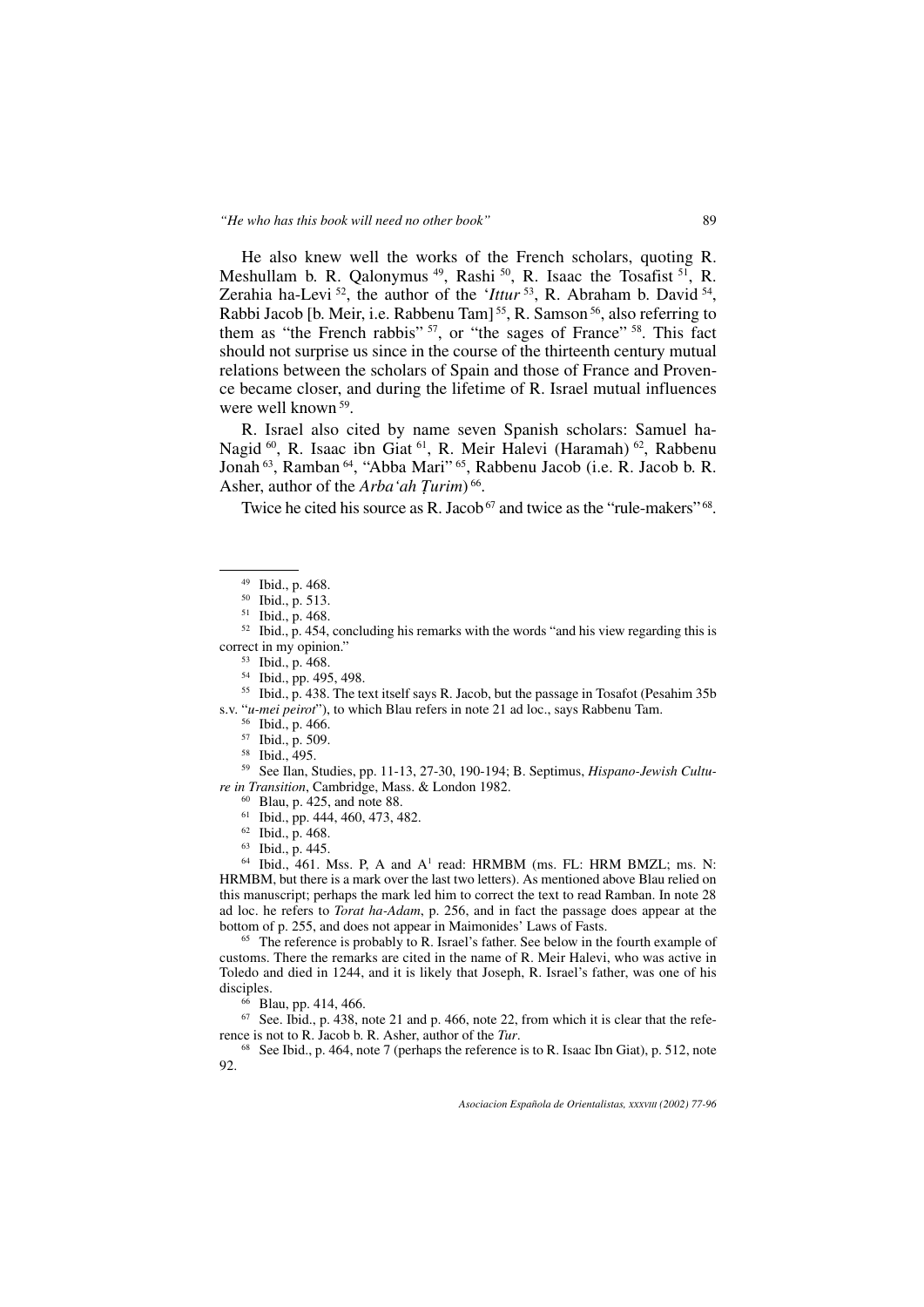## THE IMPORTANCE OF MZ AND ITS POPULARITY

MZ is an important and occasionally exclusive witness for a number of customs that were common when it was written. The following are the most notable examples:

- (1) R. Israel pointed out that during the winter one "asks for rain in the blessing on the year saying "bless us and grant us dew and rain for a blessing in **desirable rains** (*gishmei berakha*)." The last two words are unknown from other sources <sup>69</sup>.
- (2) And some people used to read after the additional prayer (*Musaf*) a chapter of the *Mishnah* relevant to that day on Sabbaths close to festivals and on holy days. But on the other Sabbaths of the year they read tractates *Berakhot* and *Shabbat*. And after the reading they recite the *Qaddish* of the Rabbis and then they go home<sup>"70</sup>. At the end of the laws of Hanukkah he wrote: "And since the laws of Hanukkah are not found in the *Mishnah*, but in the *Gemara* on the chapter "*Bameh Madliqin*" [Shabbat, Ch. 2], and R. Isaac Alfasi interpreted them in his book of laws, therefore some people would read on the Sabbath of Hanukkah instead of the regular chapter of the *Mishnah*, the chapter "*Bameh Madliqin*" appending to it the laws of Hanukkah from R. Isaac Alfasi from the beginning until the words 'for another year they declared them holy days.' If there were two Sabbaths in Hanukkah, they complete the laws of Hanukkah on the second Sabbath as they ordained after the Hanukkah prayers, with the help of God". Regarding the additional service on the first holy day of Passover he said: "Afterwards the reader repeats the prayer and says 'On Israel and on the Rabbis…' and the chapter – if they practiced such, as I will relate in detail with the help of  $God$ <sup> $, 71$ </sup>. In the next passage: "On the Sabbath of Intermediate days of the festival… the chapter '*Ve-elu megalhin ba-mo'ed*' [*Mo'ed Qatan*, Ch. 3] … and for the last two holy days … the chapter '*Hakol hayavin be-reiyah*' [*Hagigah*, Ch. 1] 72. With regards to the New Year:

<sup>72</sup> Ibid., p. 447.

<sup>69</sup> Ibid, p. 416.

<sup>70</sup> Ibid., p. 423.

<sup>71</sup> Ibid., p. 446, and Blau added in square brackets after the word "and says:" [*Qaddish titqabel, yehe shelama rabba.* And recite the *mishnayot Elu 'Ovrin bephesah* from tractate *Pesahim*, and says *Qaddish*], and in note 3\* ad loc. he adds: "Thus it is in *Menorat ha-Maor* II, p. 270. And thus it should be here. Because otherwise why would he recite the *Qaddish* of the Rabbis if they did not first learn a passage from the Oral Law?" Blau's suggestion is logical and reasonable, but does not appear in mss. A, N, P and FL. In ms. A<sup>1</sup> the reading is "and he recites *Qaddish 'al Israel*." Maybe this indicates that Blau's suggestion is correct, and the source of the omission is a *homeoteluethon* (*Qaddish*…*Qaddish*).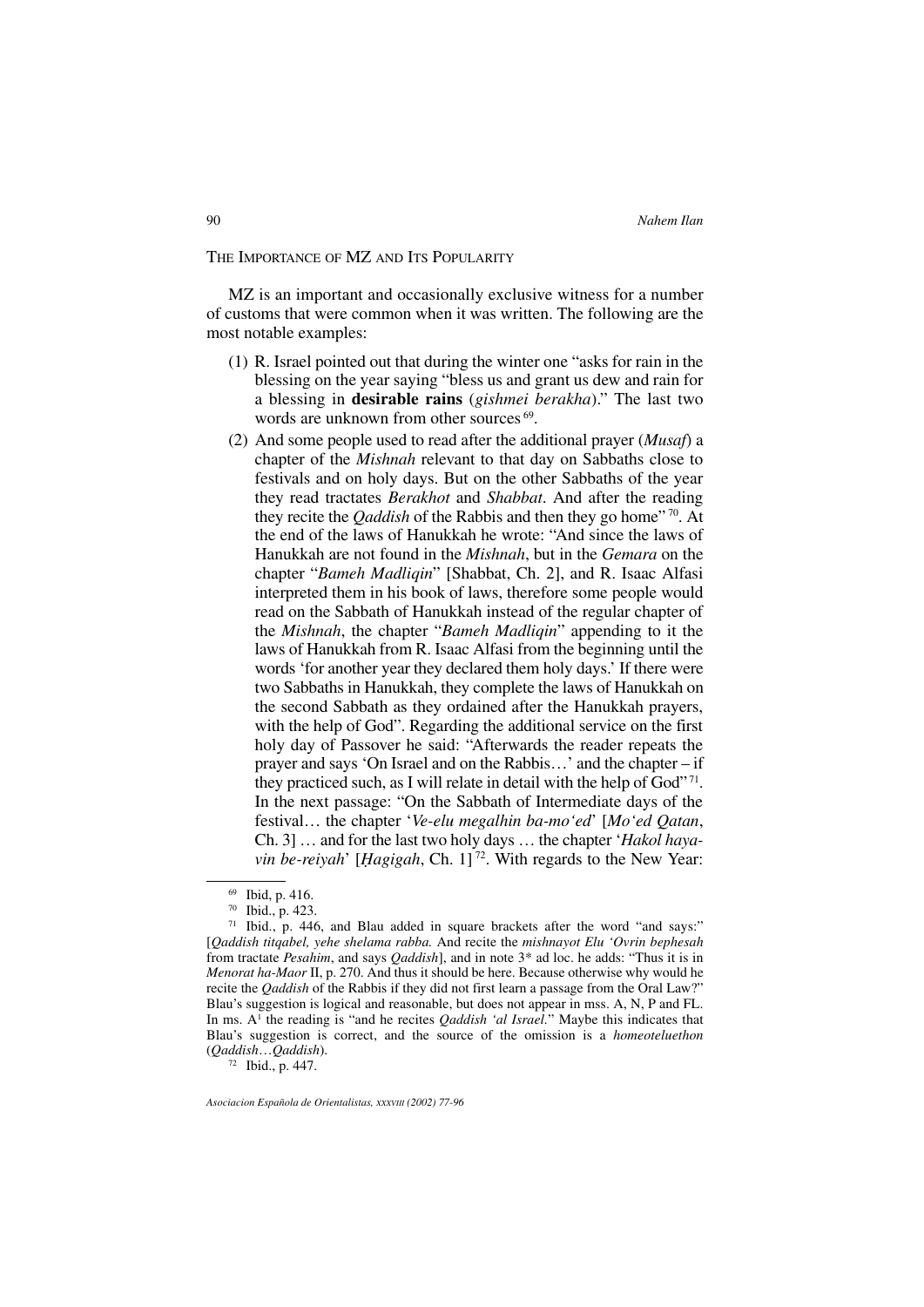"On the two Sabbaths before the New Year he should read tractate *Rosh Hashanah*, reading on the first Sabbath '*Arba'ah Rashei Shanim Hem*' [Ch. 1] and on the second Sabbath '*Im ein makirin oto*' [Ch. 2], and on the first day of New Year '*Rauhu beit din*' [Ch. 3], and on the second day of New Year '*Rosh Hashana shehal lihyot be-shabbat*' [Ch. 4]. And if the first day of New Year was a Sabbath, they read it [Ch. 4] on the first day and '*Rauhu beit din* [Ch. 3] on the second..."  $73$ .

- (3) "And people used to read the *Azharot* of R. Solomon Ibn Gabirol on the days of the Festival [Pentecost], the affirmative commandments on the first day and the negative commandments on the second day. And some Readers recite them during the additional service when they reach the words 'and as you wrote to us in you Torah by Moses your servant.' But the more experienced of them recite the *Azharot* after finishing the prayers, in order not to make an interruption in prayer, and that is more correct, may the blessed God prepare us to serve him"<sup>74</sup>.
- (4) "And my father and teacher (*Abba Mari*) of blessed memory told me in the name of R. Meir ha-Levi of blessed memory, that because there is some doubt he would recite the *Qiddush* on the second night of the New Year over new wine, and would recite '*sheheheyanu*' [the blessing over arrival of a certain time or occasion]... and I always do so  $\frac{75}{1}$  when there is new wine, and if I did not have new wine, I would bring new fruits, such as quince or pomegranate and recite '*sheheheyanu*' over them in order to escape doubt 76.
- (5) "And in some places they did not light candles in their homes on the eve of the Day of Atonement, lest he see his wife and desire her. And in some places they did light, so that he be embarrassed and take care to refrain from relations with her. And in our generation the custom was to light"<sup>77</sup>.

<sup>73</sup> Ibid., p. 470.

<sup>74</sup> Ibid., pp. 455-456. Cf. *Tur, Orah Hayyim* end of par. 494: "… And the custom everywhere is to say during the additional service after the repetition of the prayer *Azharot* based on the list of commandments. And each locale according to its custom." R. Israel composed a liturgical poem based on the *Azharot* of R. Solomon Ibn Gabirol. For a discussion of it, see Ilan, Studies, pp. 51-52, and the literature cited there.

<sup>&</sup>lt;sup>75</sup> Mss.  $A^1$ , P add: "as is my custom;" ms. N: "And I always practice as is my custom." In the light of these remarks and some of the other examples presented here the application of Spiegel's assertion in *Sha'ar Reshit Hohkma*, p. 407 [cf. note 13 above], with regards to R. Samuel Yerundi should be reconsidered: "Sometimes he altered a law according to current practice, or negated a law because it was not the custom. In this manner his system differs from that of the other sages of Spain, who we do not find applying custom to law, or arbitrating between custom and law, and this matter itself requires more study." 76 Blau, p. 468.

<sup>77</sup> Ibid., p. 475.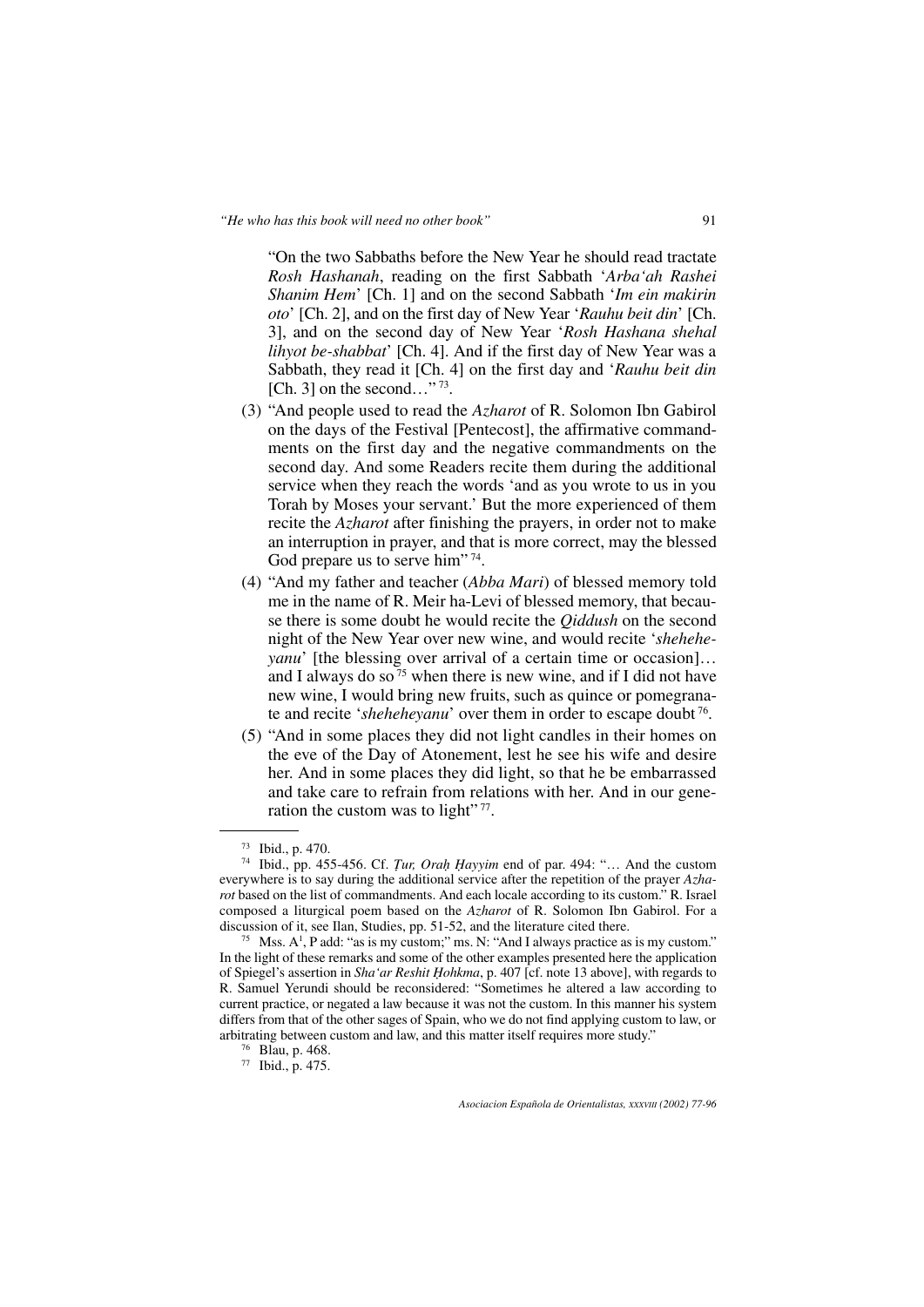- (6) "And the time for reciting the blessing on the rest of the days of the festival [of Tabernacles] – the Andalusians used to recite the blessing 'to sit in the *sukkah*' every time they entered the *sukkah* and sat down in it, because they derived it from the verse 'sit in booths' [Lev. 23, 42]. Since sitting in the *sukkah* is the commandment, every time that one sits down in it one fulfills the commandment and should recite the blessing over it. If so, one should recite the blessing standing up and then sit down immediately, like all the commandments over which one should recite a blessing and then perform them. However the sages of France and R. Abraham b. David and Rabbenu Jonah ruled that one does not need to recite it except at the time of eating, since they understood 'sit in booths' like 'And Jacob sat' [Gen. 37, 1] meaning dwelling, and not explicitly sitting. And in the Jerusalem Talmud they also said 'sit in booths' as in 'and you will inherit it and dwell in it' [Deut. 11, 31]. And that is the right opinion. And the essence of dwelling is eating, therefore the fundamental commandment of the *sukkah* is to eat in it. And one need not recite the blessing unless he enters the *sukkah* in order to eat. And consequently one may recite it seated, since that is anyway before eating and thus he proceeds to perform the act, the commandment being when he begins to eat. Therefore we do not need to recite the blessing standing" 78.
- (7) "Regarding the Torah reading on that day [*Simhat Torah*] there are various opinions in many places. And the custom in our generation is that the Reader takes three Torah scrolls out [of the Holy Ark], and reads in the first *Vezot ha-Berakha* [Deut. 33, 1] with five men, reading with the fourth until 'and his laws with Israel' [33, 21] or until 'And you shall tread on their backs' [33, 29]. And with the fifth person, who completes the reading he repeats from 'This is the blessing' [33, 1] and he reads the entire section until 'before the eyes of all of Israel' [34, 12]. And afterwards he reads in the second scroll from 'When God began to create' [Gen. 1, 1] until 'from all the work of creation which he had done' [2, 3]. And he reads in the third book with the *maftir*, 'On the eighth day you shall hold a solemn gathering' [Num. 29, 35]. And the reading from the Prophets – 'And it was after the death of Moses the servant of the Lord' [Joshua 1]. And the chapter from the *Mishnah* is '*Hakol hayavin biriyah*' [*Hagigah* Chapter 1]" 79.

The relatively large number of manuscripts and the proximity of time and place during which they were copied (fourteenth and fifteenth century

<sup>78</sup> Ibid., pp. 494-495, and see the references in notes 76-80 ad loc.

 $79$  Ibid., pp. 503-504, and see note 6 on p. 503.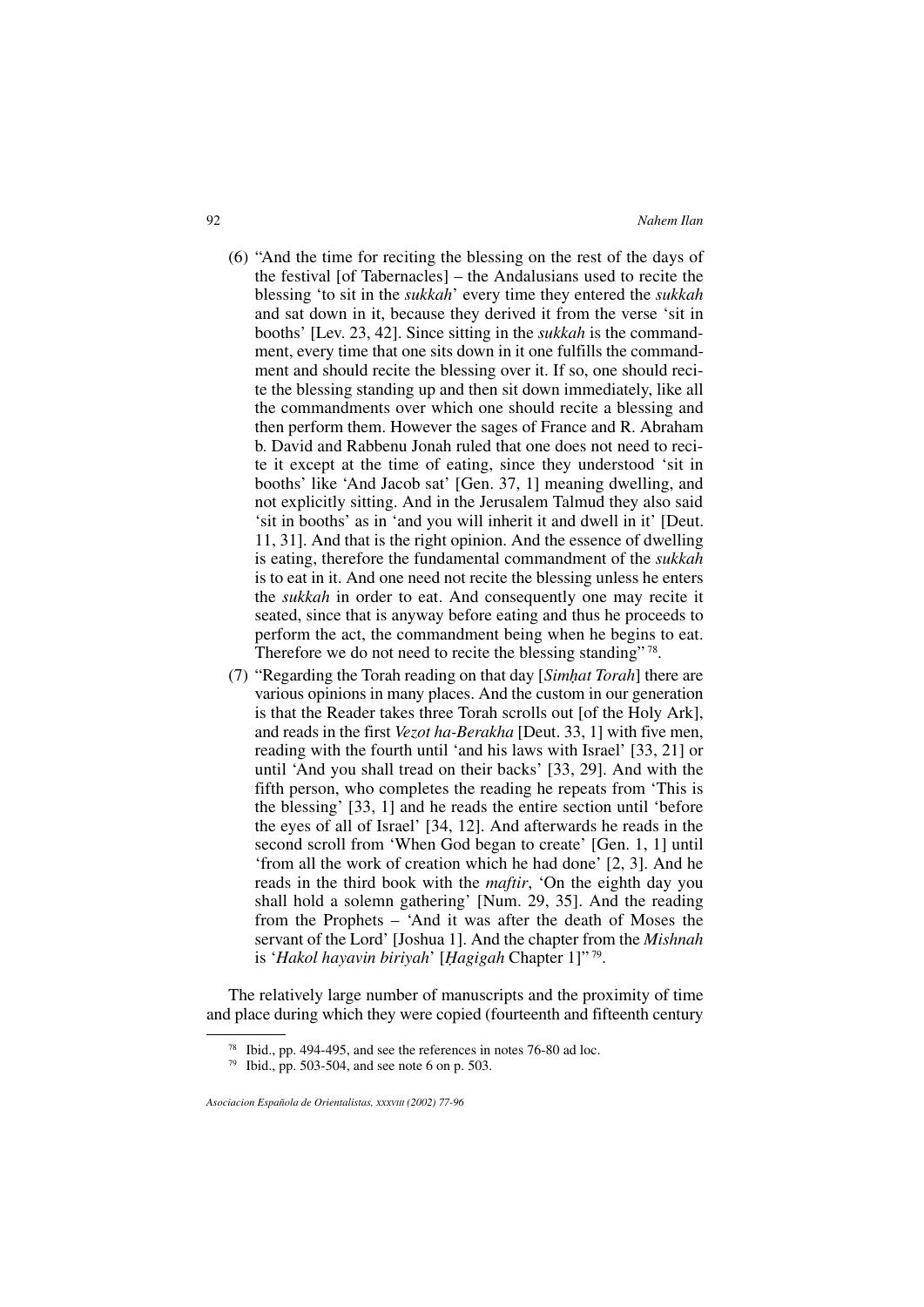Spain) testify to the popularity of the composition. Ms.  $A<sup>1</sup>$  has a special status as a result of the exceptional way in which it was written. It shows that at least the copyist or the owner of the manuscript regarded MZ as a suitable work with which to adorn the prayer book, providing the user with the information he needed. In light of the fact that other legal works were written at the same time the choice of MZ indicates that this work had a preferred position and was regarded with great respect.

The notes, glosses and additions written in the margins of the manuscripts –some more, some less– demonstrate that these manuscripts were read and used after they were copied since what is the point of writing notes in the margins of a manuscript that no one consults?

The degree to which MZ was accepted may also be ascertained from references to it made after it was disseminated. In this respect two works written close to MZ both chronologically and geographically are notable – the Prayer Book of R. David Abudirham and *Menorat ha-Maor* by R. Israel Elneqawa. At this stage I wish to point out this fact without characterizing its extent, character and techniques. As mentioned above Enelau already pointed out that MZ was one of the sources of *Menorat ha-Maor*<sup>80</sup>. This fact is more notable now because of the notes that Blau added to his edition, from which it is clear that many details in MZ were quoted in *Menorat ha-Maor* and in Abudirham, for which there is no other identified source 81.

#### **CONCLUSION**

Even if we take the words of R. Shem Tov Ibn Ardutiel regarding the excellent quality of MZ –R. Israel Israeli's legal work– as only rhetoric, the description of the work given so far in this article should suffice to demonstrate three qualities that R. Israel brought to the composition: He had **penetrating knowledge** of the legal writings that existed up to his time; **courage and willingness** to decide regarding legal questions about which there were different opinions; He used **concise and clear language**. The combination of these three qualities may explain the popularity of the work among the Jews of Spain in the period just after its composition. It was so popular that even when the language in which it was written

<sup>80</sup> See *Menorat ha-Maor* by R. Israel El-Neqawa, ed. Enelau, New York 1930, II, pp. 23-24, 116 (note to l. 7), pp. 209 (note to l. 1), 243 (note to l. 9), p. 277 (note to l. 2), 396 (note to l. 15), 438 (note to l. 1; III, 426 (note to l. 1), 450 (note to l. 5), 457 (note to l. 3), 463 (note to l. 10), 582 (note. to l. 10).

<sup>81</sup> See, e.g. Blau, p. 417, note 97; 422, note 49; 436, note 22; 477, note 32; 502, note 88; to mention only a few. For this issue in general see I. Ta-Shma "The Puzzle of *Menorat ha-Maor* and Its Solution", *Tarbiz* 64, 3 (1995), pp. 395-400, and esp. p. 398 at the text between notes 13 and 14 and in those notes.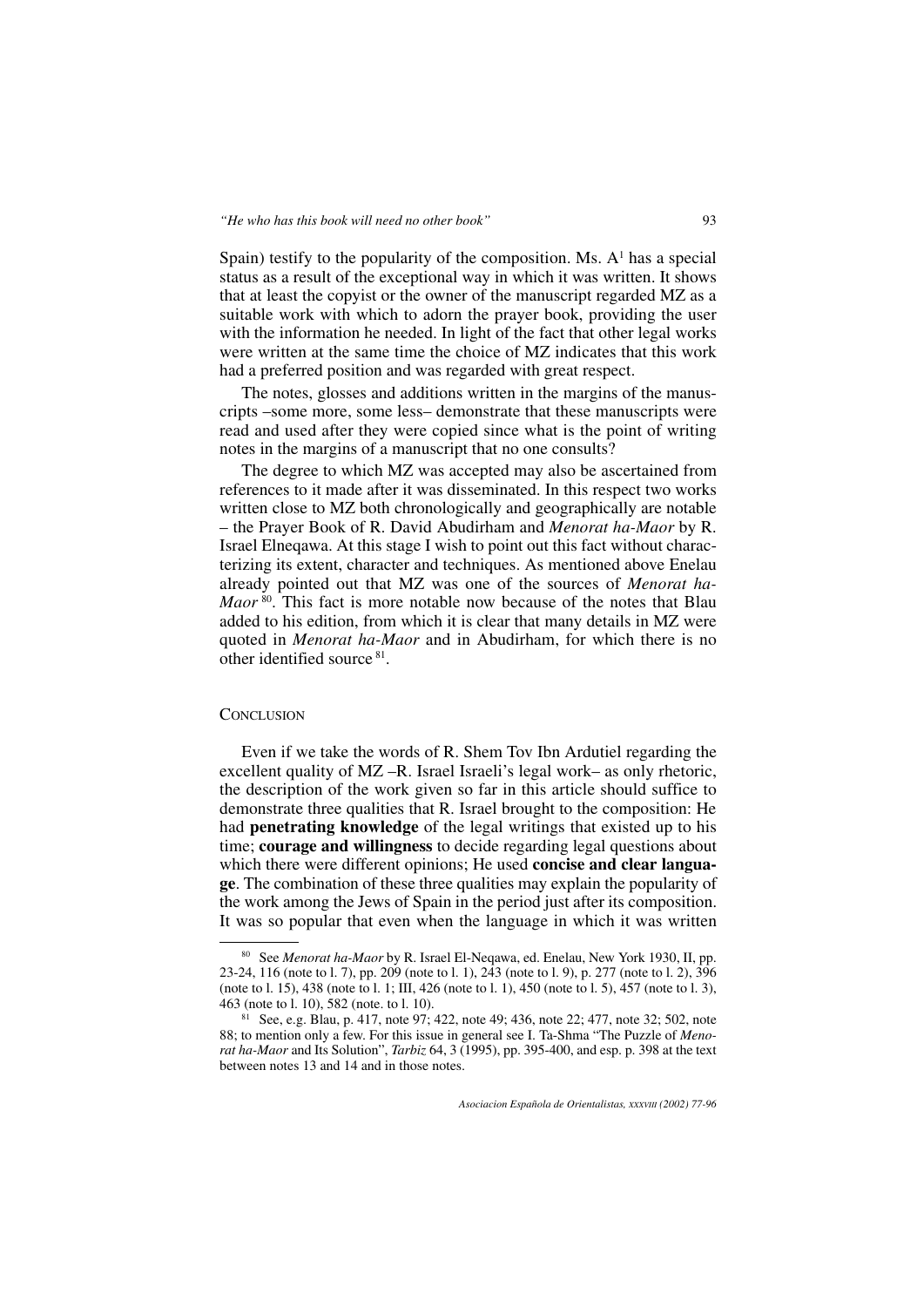–Arabic– ceased to be understood by the potential readership, it was thought necessary and worthwhile for such a capable and authoritative scholar as R. Shem Tov Ibn Ardutiel to translate it to Hebrew.

Moreover the readership seems to have changed. Judging from its language the original work was aimed at the intellectual elite of the Jewish community of Toledo at the turn of the thirteenth and fourteenth centuries 82. After several decades (I cannot make a closer estimate), its copies became known to a wider readership, which needed a book that dealt mainly with commandments related to the daily and yearly cycle. Its scope is narrower than that of *Orah Hayyim* in the *Tur*, but in fact it provides an abundance of useful information –evidently sufficient, in defined contexts– both in the synagogue and at home.

MZ is one of the first omens of a new trend in the rabbinical literary writings of the rabbis of Spain in the fourteenth century. Their antecedents in the thirteenth century engaged mainly in *novellae* and commentaries on R. Isaac Alfasi, as Galinsky has demonstrated 83. Galinsky suggested that the abundance of legal works written in the course of the fourteenth century reflect both the success of the academies and the increase in the number of their students, and the influence of Ashkenazi religious ideals which had been infiltrating Spain for the past century <sup>84</sup>. It seems to me that the issue is more complex and that difficult circumstances also affected the development of the community in the beginning of the fourteenth century 85. Nevertheless Galinsky's interpretation is probably mostly correct with regards to the potential readership for whom MZ was written  $86$ .

An interesting finding that needs elucidation is the lack of cross-references between MZ and the commentary on *Avot*. We still do not know which book was written first, but it seems only reasonable that the one written later would refer to the earlier one, much as he did provide cross-references within each work. I have no explanation for the lack of cross-references.

**\***

<sup>86</sup> See his remarks on pp. 113-128 and his summary on p. 134.

<sup>82</sup> See Ilan, Studies, pp. 77-79, 194-195.

 $83$  Cf. Galinsky, pp.  $85-89$ . The first halakhic work that he lists (chronologically) on p. 89 is MZ.

<sup>84</sup> Ibid., pp. 98-100.

<sup>&</sup>lt;sup>85</sup> I have examined various aspects of the issue in the following articles: "'And Know How to Respond to the Heretic' – the position of R. Israel Israeli of Toledo," in J. Blau and D. Doron (eds.), *Massoret ve-Shinui ba-Tarbut ha-'Arvit-ha-Yehudit bi-ymei ha-Beinaim*, Ramat Gan 2000, pp. 9-26; "'Let not the wealthy man be praised for his wealth' (Jer. 9, 22) – Subliminal Social Criticism in R. Israel Israeli's commentary on Avot," *Sefunot* 23 (forthcoming); "The Jewish Community in Toledo at the Turn of the Thirteenth Century and the Beginning of the Fourteenth," *Hispania Judaica Bulletin* 3 (5761/2001), pp. 65-95.